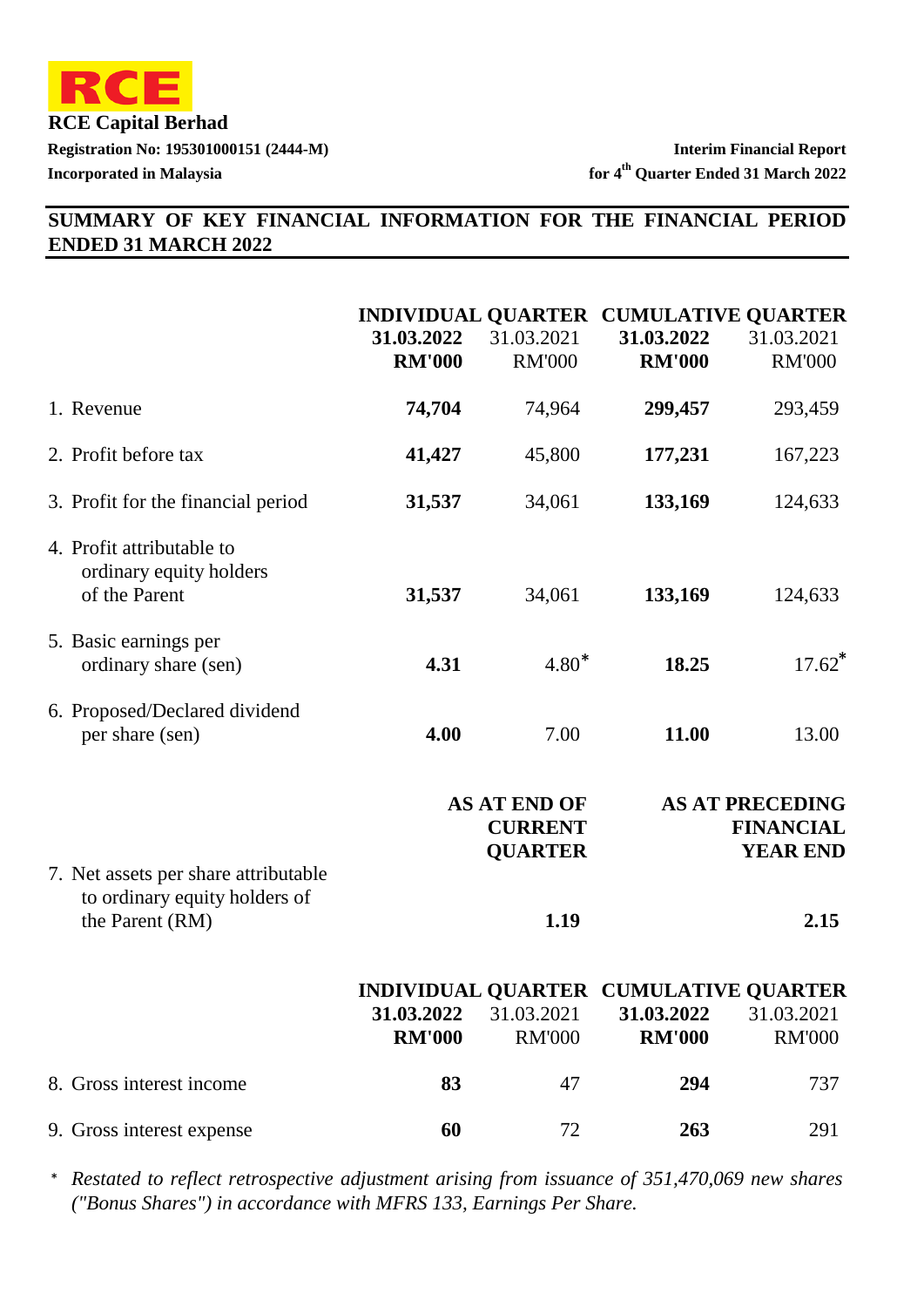**RCE Capital Berhad Registration No: 195301000151 (2444-M) Interim Financial Report**

#### **CONDENSED STATEMENT OF COMPREHENSIVE INCOME**

|                                                                                                  | <b>INDIVIDUAL QUARTER</b> |               | <b>CUMULATIVE QUARTER</b> |               |
|--------------------------------------------------------------------------------------------------|---------------------------|---------------|---------------------------|---------------|
|                                                                                                  | <b>3 MONTHS ENDED</b>     |               | <b>12 MONTHS ENDED</b>    |               |
|                                                                                                  | 31.03.2022                | 31.03.2021    | 31.03.2022                | 31.03.2021    |
|                                                                                                  | <b>RM'000</b>             | <b>RM'000</b> | <b>RM'000</b>             | <b>RM'000</b> |
| Profit income                                                                                    | 70,370                    | 69,794        | 274,637                   | 273,029       |
| Other revenue                                                                                    | 4,334                     | 5,170         | 24,820                    | 20,430        |
| Revenue                                                                                          | 74,704                    | 74,964        | 299,457                   | 293,459       |
| Other income                                                                                     | 5,742                     | 4,269         | 20,418                    | 19,044        |
| Profit expense applicable to revenue                                                             | (20, 050)                 | (19, 933)     | (80, 234)                 | (80, 398)     |
| Directors' remuneration and staff costs<br>Allowances for impairment loss on                     | (5,177)                   | (6,910)       | (26, 635)                 | (26, 258)     |
| receivables, net                                                                                 | (5,859)                   | (647)         | (11, 544)                 | (15,592)      |
| Depreciation of plant and equipment and                                                          | (950)                     | (794)         |                           | (3,153)       |
| right-of-use ("ROU") assets                                                                      | (6,923)                   | (5,077)       | (3,569)<br>(20, 399)      | (19, 588)     |
| Other expenses<br>Finance costs                                                                  | (60)                      | (72)          | (263)                     | (291)         |
| Profit before tax                                                                                | 41,427                    | 45,800        | 177,231                   | 167,223       |
| Income tax expense                                                                               | (9,890)                   | (11, 739)     | (44, 062)                 | (42,590)      |
| <b>Total comprehensive income</b>                                                                |                           |               |                           |               |
| for the financial period                                                                         | 31,537                    | 34,061        | 133,169                   | 124,633       |
| Other comprehensive income/(loss) that<br>may be reclassified subsequently<br>to profit or loss: |                           |               |                           |               |
| Foreign currency translations                                                                    |                           |               | $\mathbf{1}$              | (2)           |
| Other comprehensive income/(loss) for<br>the financial period, net of tax                        |                           |               | 1                         | (2)           |
| <b>Total comprehensive income</b><br>for the financial period                                    | 31,537                    | 34,061        | 133,170                   | 124,631       |
| <b>Attributable to:</b>                                                                          |                           |               |                           |               |
| Owners of the Parent                                                                             | 31,537                    | 34,061        | 133,169                   | 124,633       |
| Earnings per ordinary share (sen):                                                               |                           |               |                           |               |
| <b>Basic</b>                                                                                     | 4.31                      | $4.80*$       | 18.25                     | $17.62*$      |
| Diluted                                                                                          | 4.30                      | $4.79*$       | 18.19                     | $17.61*$      |

*Restated to reflect retrospective adjustment arising from issuance of 351,470,069 Bonus Shares in* \* *accordance with MFRS 133, Earnings Per Share.*

The Condensed Statement of Comprehensive Income should be read in conjunction with the audited financial statements of the Company for the financial year ended 31 March 2021 and the accompanying explanatory notes attached to the interim financial report.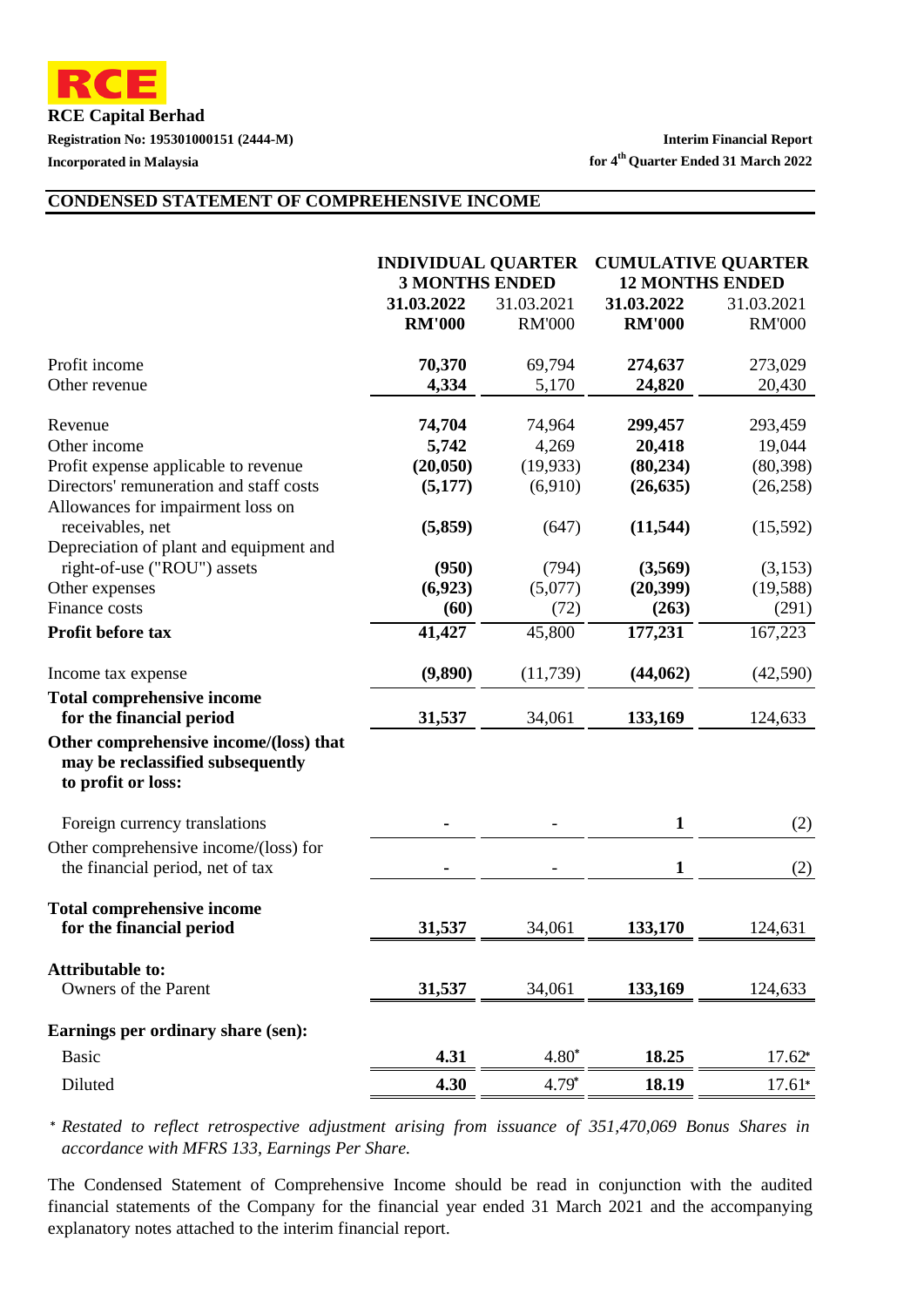

#### **CONDENSED STATEMENT OF FINANCIAL POSITION**

|                                                         | <b>AS AT</b><br>31.03.2022 | AS AT<br>31.03.2021 |
|---------------------------------------------------------|----------------------------|---------------------|
|                                                         | <b>RM'000</b>              | <b>RM'000</b>       |
| <b>ASSETS</b>                                           |                            |                     |
| <b>Non-Current Assets</b>                               |                            |                     |
| Plant and equipment                                     | 6,354                      | 7,316               |
| <b>ROU</b> assets                                       | 4,027                      | 4,793               |
| Goodwill on consolidation                               | 47,333                     | 47,333              |
| Financing receivables<br>Deferred tax assets            | 1,558,602<br>40,684        | 1,535,157<br>43,181 |
| <b>Total Non-Current Assets</b>                         | $\overline{1,}657,000$     | 1,637,780           |
| <b>Current Assets</b>                                   |                            |                     |
|                                                         | 205,471                    | 186,023             |
| Financing receivables<br>Trade receivables              | 53,970                     | 54,207              |
| Other receivables, deposits and prepaid expenses        | 8,326                      | 14,795              |
| Deposits with licensed financial institutions           | 647,587                    | 570,983             |
| Cash and bank balances                                  | 152,924                    | 26,918              |
| <b>Total Current Assets</b>                             | 1,068,278                  | 852,926             |
| <b>TOTAL ASSETS</b>                                     | 2,725,278                  | 2,490,706           |
| <b>EQUITY AND LIABILITIES</b>                           |                            |                     |
| <b>Equity attributable to owners of the Parent</b>      |                            |                     |
| Share capital                                           | 200,697                    | 188,026             |
| Treasury shares                                         | (4,948)                    | (25, 911)           |
| Reserves                                                | 676,319                    | 611,916             |
| <b>Total Equity</b>                                     | 872,068                    | 774,031             |
| <b>Non-Current Liabilities</b>                          |                            |                     |
| Payables and accrued expenses                           | 780                        | 1,695               |
| Hire-purchase payables                                  | 338                        | 307                 |
| <b>Financing liabilities</b>                            | 1,198,929                  | 1,143,782           |
| Lease liabilities<br>Deferred tax liabilities           | 2,787                      | 3,628               |
| <b>Total Non-Current Liabilities</b>                    | 1,167<br>1,204,001         | 1,221<br>1,150,633  |
| <b>Current Liabilities</b>                              |                            |                     |
|                                                         |                            |                     |
| Payables and accrued expenses<br>Hire-purchase payables | 33,729                     | 29,292<br>341       |
| Financing liabilities                                   | 246<br>605,047             | 526,837             |
| Lease liabilities                                       | 840                        | 792                 |
| Tax liabilities                                         | 9,347                      | 8,780               |
| <b>Total Current Liabilities</b>                        | 649,209                    | 566,042             |
| <b>Total Liabilities</b>                                | 1,853,210                  | 1,716,675           |
| <b>TOTAL EQUITY AND LIABILITIES</b>                     | 2,725,278                  | 2,490,706           |
| NET ASSETS PER SHARE (RM)                               | 1.19                       | 2.15                |

The Condensed Statement of Financial Position should be read in conjunction with the audited financial statements of the Company for the financial year ended 31 March 2021 and the accompanying explanatory notes attached to the interim financial report.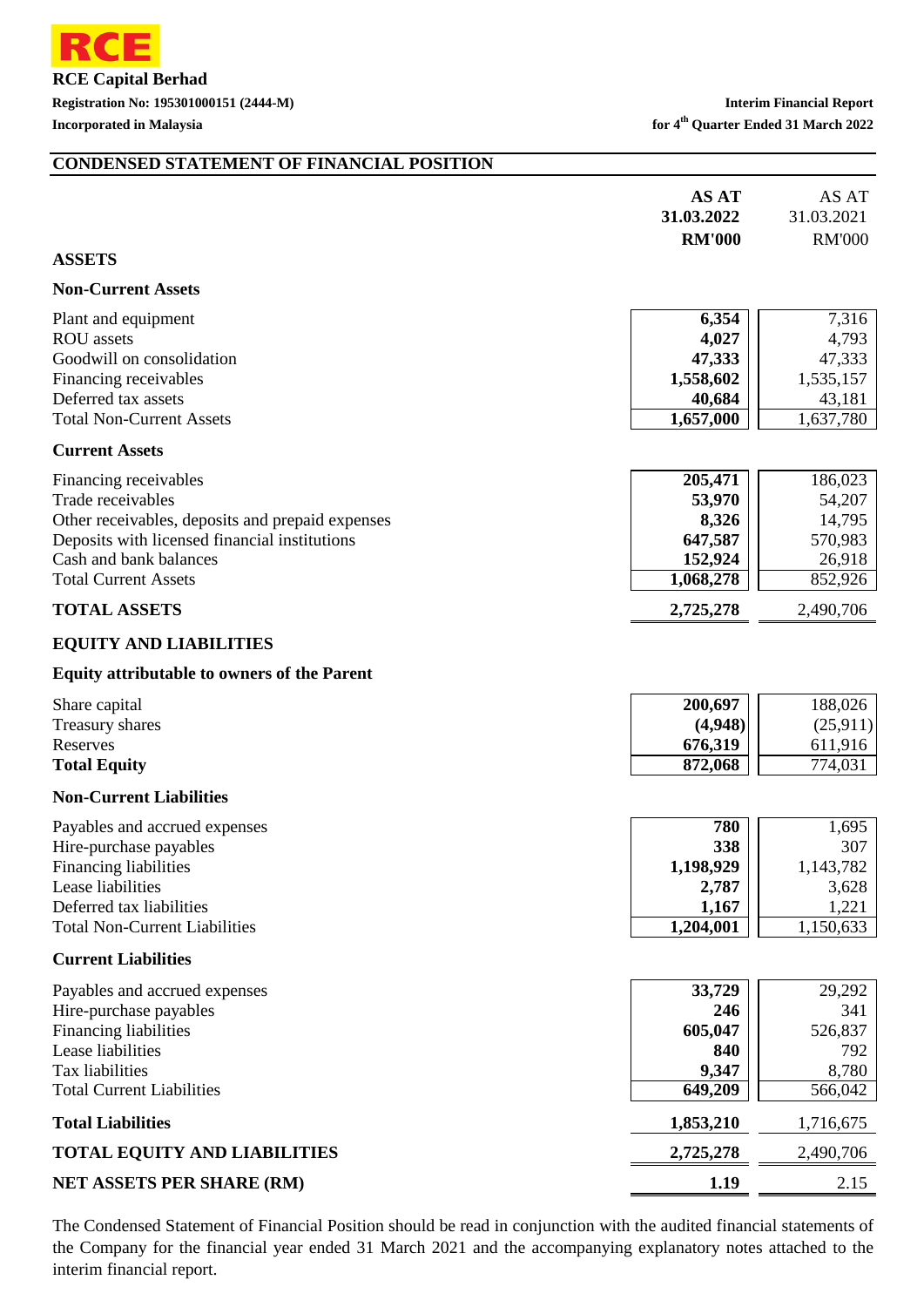#### **CONDENSED STATEMENT OF CHANGES IN EQUITY**

|                                                     | <b>Share</b><br>Capital<br><b>RM'000</b> | <b>Treasury</b><br><b>Shares</b><br><b>RM'000</b> | <b>Employees'</b><br><b>Share</b><br><b>Scheme</b><br>(''ESS'')<br><b>RM'000</b> | <b>Reserves</b><br><b>Exchange</b><br><b>Translation</b><br><b>Reserve</b><br><b>RM'000</b> | <b>Retained</b><br><b>Earnings</b><br><b>RM'000</b> | <b>Total</b><br><b>Reserves</b><br><b>RM'000</b> | <b>Total</b><br><b>RM'000</b> |
|-----------------------------------------------------|------------------------------------------|---------------------------------------------------|----------------------------------------------------------------------------------|---------------------------------------------------------------------------------------------|-----------------------------------------------------|--------------------------------------------------|-------------------------------|
| As at 1 April 2020                                  | 172,238                                  | (25,911)                                          | 2,006                                                                            | 1                                                                                           | 525,030                                             | 527,037                                          | 673,364                       |
| <b>Total comprehensive (loss)/income</b>            |                                          |                                                   |                                                                                  | (2)                                                                                         | 124,633                                             | 124,631                                          | 124,631                       |
| <b>Transactions with owners</b>                     |                                          |                                                   |                                                                                  |                                                                                             |                                                     |                                                  |                               |
| Dividends                                           |                                          |                                                   |                                                                                  |                                                                                             | (42,785)                                            | (42,785)                                         | (42, 785)                     |
| Options granted under ESS                           |                                          |                                                   | 3,033                                                                            |                                                                                             |                                                     | 3,033                                            | 3,033                         |
| Issuance of shares pursuant to<br>options exercised | 15,788                                   |                                                   | (2,759)                                                                          |                                                                                             | 2,759                                               |                                                  | 15,788                        |
| Cancellation of options                             |                                          |                                                   | (144)                                                                            |                                                                                             | 144                                                 |                                                  |                               |
| Total transactions with owners                      | 15,788                                   | $\overline{a}$                                    | 130                                                                              | $\blacksquare$                                                                              | (39, 882)                                           | (39,752)                                         | (23,964)                      |
| As at 31 March 2021                                 | 188,026                                  | (25,911)                                          | 2,136                                                                            | (1)                                                                                         | 609,781                                             | 611,916                                          | 774,031                       |
| As at 1 April 2021                                  | 188,026                                  | (25,911)                                          | 2,136                                                                            | (1)                                                                                         | 609,781                                             | 611,916                                          | 774,031                       |
| <b>Total comprehensive income</b>                   |                                          |                                                   |                                                                                  | $\mathbf{1}$                                                                                | 133,169                                             | 133,170                                          | 133,170                       |
| <b>Transaction with owners</b>                      |                                          |                                                   |                                                                                  |                                                                                             |                                                     |                                                  |                               |
| Dividends                                           |                                          |                                                   |                                                                                  |                                                                                             | (51,069)                                            | (51,069)                                         | (51,069)                      |
| Share dividend                                      |                                          | 20,963                                            |                                                                                  |                                                                                             | (20, 963)                                           | (20,963)                                         |                               |
| Options granted under ESS                           |                                          |                                                   | 3,326                                                                            |                                                                                             |                                                     | 3,326                                            | 3,326                         |
| Issuance of shares pursuant to<br>options exercised | 12,671                                   |                                                   | (1,988)                                                                          |                                                                                             | 1,927                                               | (61)                                             | 12,610                        |
| Cancellation of options                             |                                          |                                                   | (7)                                                                              |                                                                                             | 7                                                   |                                                  |                               |
| Total transaction with owners                       | 12,671                                   | 20,963                                            | 1,331                                                                            | $\blacksquare$                                                                              | (70,098)                                            | (68, 767)                                        | (35, 133)                     |
| As at 31 March 2022                                 | 200,697                                  | (4,948)                                           | 3,467                                                                            | $\overline{\phantom{a}}$                                                                    | 672,852                                             | 676,319                                          | 872,068                       |

The Condensed Statement of Changes in Equity should be read in conjunction with the audited financial statements of the Company for the financial year ended 31 March 2021 and the accompanying explanatory notes attached to the interim financial report.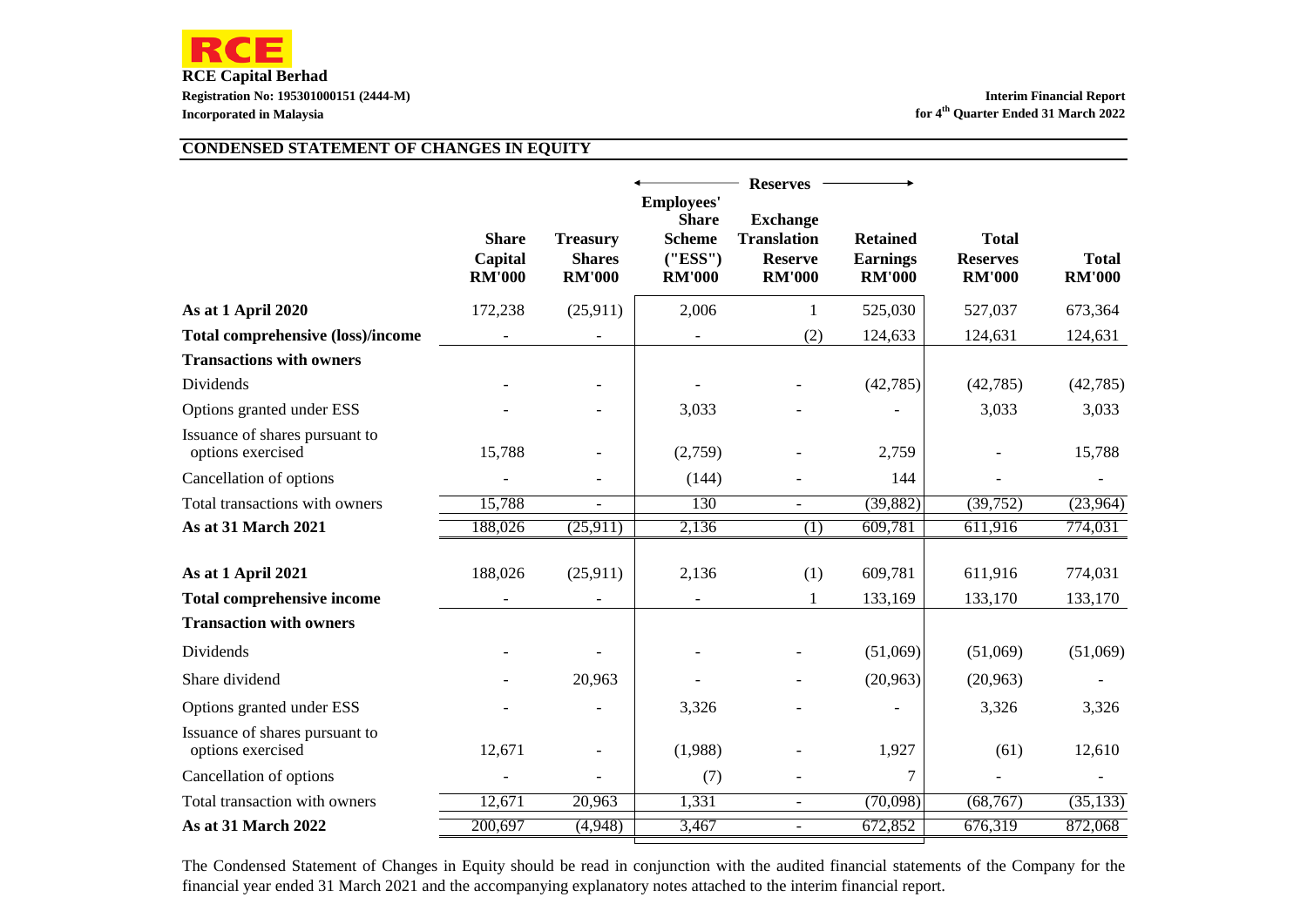

**Registration No: 195301000151 (2444-M) Interim Financial Report**

**Incorporated in Malaysia for 4<sup>th</sup> Quarter Ended 31 March 2022** 

# **CONDENSED STATEMENT OF CASH FLOWS**

|                                                        | <b>CUMULATIVE</b><br><b>QUARTER</b><br>31.03.2022<br><b>RM'000</b> | <b>CUMULATIVE</b><br><b>QUARTER</b><br>31.03.2021<br><b>RM'000</b> |
|--------------------------------------------------------|--------------------------------------------------------------------|--------------------------------------------------------------------|
| <b>CASH FLOWS FROM OPERATING ACTIVITIES</b>            |                                                                    |                                                                    |
| Profit before tax                                      | 177,231                                                            | 167,223                                                            |
| Adjustments for:                                       |                                                                    |                                                                    |
| Allowances for impairment loss on receivables, net     | 11,544                                                             | 15,592                                                             |
| Depreciation of plant and equipment and ROU assets     | 3,569                                                              | 3,153                                                              |
| Options granted under ESS                              | 3,326                                                              | 3,033                                                              |
| Finance costs                                          | 263                                                                | 291                                                                |
| Plant and equipment written off                        | $\overline{2}$                                                     | 7                                                                  |
| Profit and interest income from deposits with licensed |                                                                    |                                                                    |
| financial institutions                                 | (12,239)                                                           | (12,050)                                                           |
| Gain on disposal of plant and equipment                | (176)                                                              | (54)                                                               |
| Lease payment incentive                                |                                                                    | (17)                                                               |
| Operating profit before working capital changes        | 183,520                                                            | 177,178                                                            |
| (Increase)/Decrease in working capital:                |                                                                    |                                                                    |
| Financing receivables                                  | (54, 449)                                                          | (46, 868)                                                          |
| Trade receivables                                      | 249                                                                | (51, 185)                                                          |
| Other receivables, deposits and prepaid expenses       | 7,092                                                              | (1,145)                                                            |
| Increase in working capital:                           |                                                                    |                                                                    |
| Payables and accrued expenses                          | 6,515                                                              | 2,297                                                              |
| Cash generated from operations                         | 142,927                                                            | 80,277                                                             |
| Taxes paid                                             | (41, 153)                                                          | (36, 840)                                                          |
| Taxes refunded                                         | 229                                                                |                                                                    |
| Net cash generated from operating activities           | 102,003                                                            | 43,437                                                             |
| <b>CASH FLOWS FROM INVESTING ACTIVITIES</b>            |                                                                    |                                                                    |
| Profit and interest income from deposits with licensed |                                                                    |                                                                    |
| financial institutions received                        | 12,239                                                             | 12,050                                                             |
| Proceeds from disposal of plant and equipment          | <b>180</b>                                                         | 54                                                                 |
| Additions to plant and equipment                       | (2,169)                                                            | (1,808)                                                            |
| Deposit payment for asset under hire-purchase          | (87)                                                               | (41)                                                               |
| Net cash generated from investing activities           | 10,163                                                             | 10,255                                                             |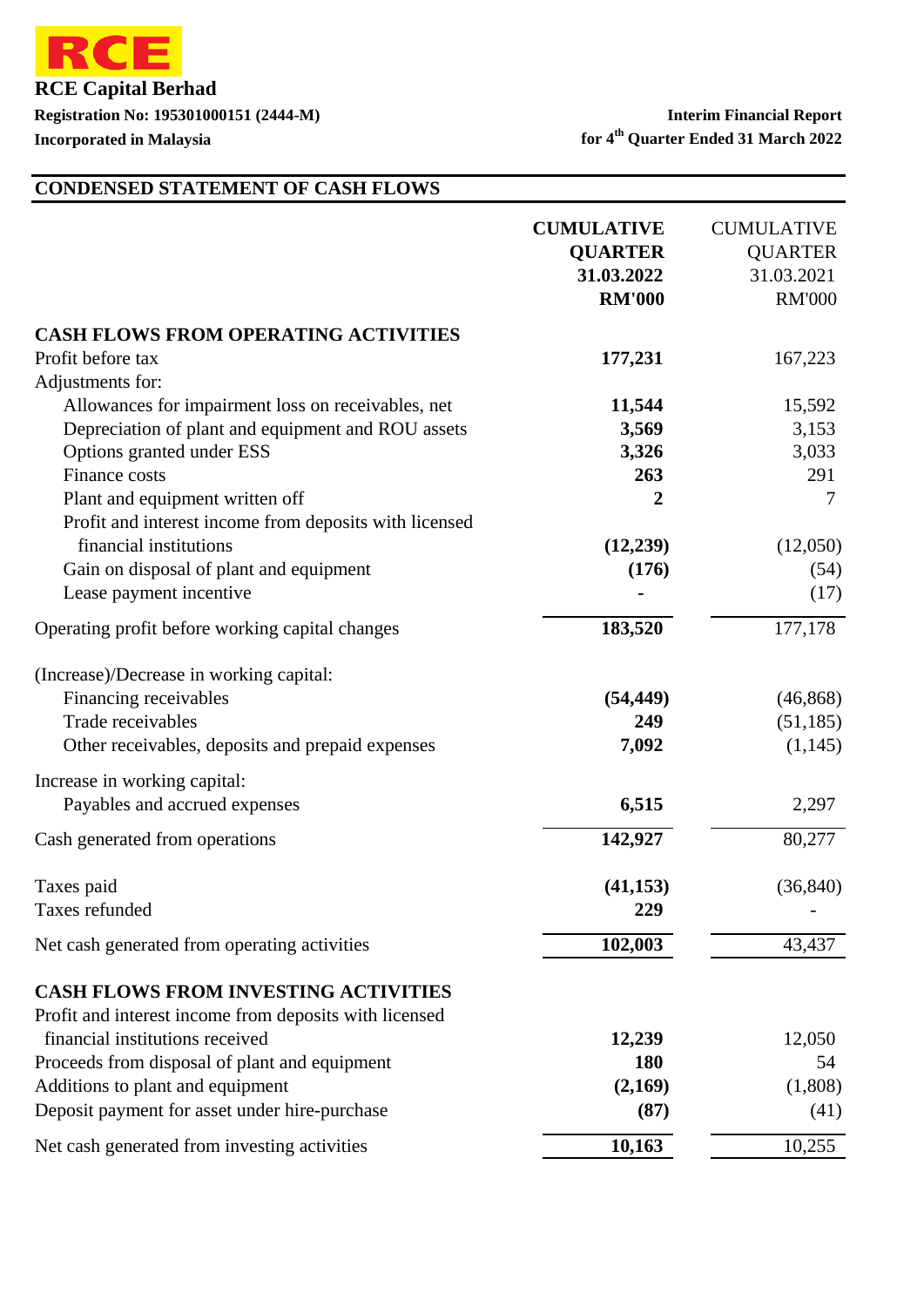

**Registration No: 195301000151 (2444-M) Interim Financial Report Incorporated in Malaysia for 4<sup>th</sup> Quarter Ended 31 March 2022** 

#### **CONDENSED STATEMENT OF CASH FLOWS (CONT'D)**

|                                                                   | <b>CUMULATIVE</b><br><b>QUARTER</b><br>31.03.2022<br><b>RM'000</b> | <b>CUMULATIVE</b><br><b>QUARTER</b><br>31.03.2021<br><b>RM'000</b> |
|-------------------------------------------------------------------|--------------------------------------------------------------------|--------------------------------------------------------------------|
| <b>CASH FLOWS FROM FINANCING ACTIVITIES</b>                       |                                                                    |                                                                    |
| Drawdown of revolving credits                                     | 583,500                                                            | 736,000                                                            |
| Issuance of Sukuk Murabahah ("Sukuk")                             | 310,000                                                            | 220,000                                                            |
| Proceeds from issuance of shares                                  | 12,671                                                             | 15,788                                                             |
| Drawdown of other financing liabilities                           | 3,506                                                              | 3,030                                                              |
| Drawdown of term financing/loans                                  |                                                                    | 120,000                                                            |
| Repayment of revolving credits                                    | (494,000)                                                          | (911,500)                                                          |
| Redemption of Sukuk                                               | (190,000)                                                          | (95,000)                                                           |
| (Placements)/withdrawal of deposits, cash and bank balances, net: |                                                                    |                                                                    |
| - assigned in favour of the trustees                              | (114, 188)                                                         | (183, 696)                                                         |
| - pledged to licensed financial institutions                      | (77, 643)                                                          | 23,548                                                             |
| Repayment of term financing/loans                                 | (79, 157)                                                          | (117,263)                                                          |
| Dividends paid                                                    | (51,069)                                                           | (42, 785)                                                          |
| Repayments of:                                                    |                                                                    |                                                                    |
| - other financing liabilities                                     | (3,506)                                                            | (3,030)                                                            |
| - lease liabilities                                               | (793)                                                              | (732)                                                              |
| - hire-purchase payables                                          | (384)                                                              | (206)                                                              |
| Finance costs paid                                                | (263)                                                              | (291)                                                              |
| Cash settlement for ESS                                           | (61)                                                               |                                                                    |
| Net cash used in financing activities                             | (101, 387)                                                         | (236, 137)                                                         |
| Net change in cash and cash equivalents                           | 10,779                                                             | (182, 445)                                                         |
| Cash and cash equivalents at beginning of financial year          | 30,222                                                             | 212,667                                                            |
| Cash and cash equivalents at end of financial year                | 41,001                                                             | 30,222                                                             |

#### **CASH AND CASH EQUIVALENTS AS AT END OF FINANCIAL YEAR COMPRISE THE FOLLOWING:**

| Deposits with licensed financial institutions | 647,587    | 570,983    |
|-----------------------------------------------|------------|------------|
| Cash and bank balances                        | 152,924    | 26,918     |
|                                               | 800,511    | 597,901    |
| Less: Deposits, cash and bank balances        |            |            |
| - assigned in favour of the trustees          | (652, 059) | (537, 871) |
| - pledged to licensed financial institutions  | (107, 451) | (29, 808)  |
|                                               | 41,001     | 30,222     |

The Condensed Statement of Cash Flows should be read in conjunction with the audited financial statements of the Company for the financial year ended 31 March 2021 and the accompanying explanatory notes attached to the interim financial report.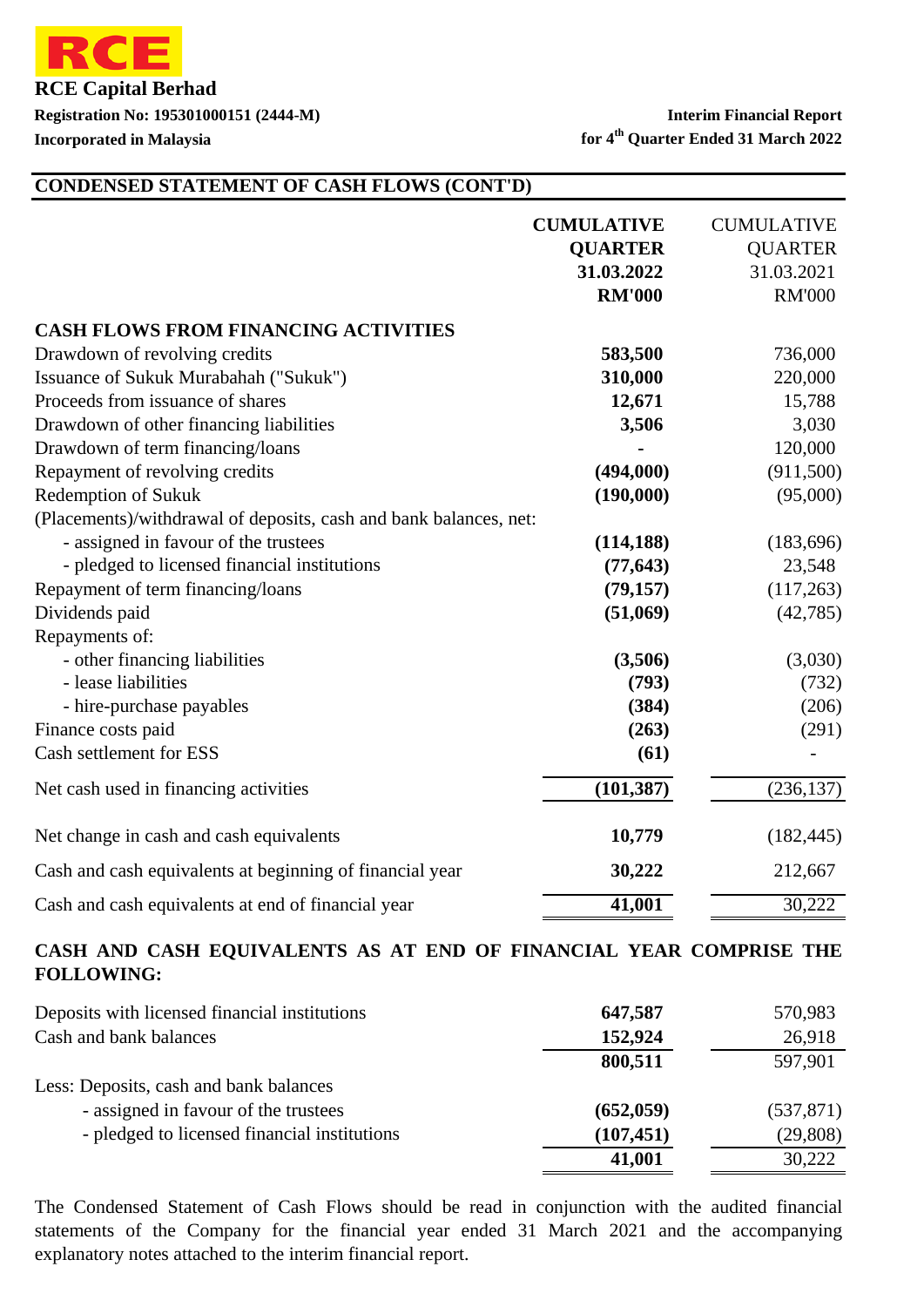

**Registration No: 195301000151 (2444-M) Interim Financial Report Incorporated in Malaysia for 4th Quarter Ended 31 March 2022**

### **NOTES TO THE INTERIM FINANCIAL REPORT**

#### **1. BASIS OF PREPARATION**

The interim financial report is unaudited and has been prepared in accordance with the requirements of Malaysian Financial Reporting Standard ("MFRS") 134 (Interim Financial Reporting) issued by the Malaysian Accounting Standards Board and paragraph 9.22 of the Main Market Listing Requirements of Bursa Malaysia Securities Berhad ("Bursa"). It also complies with IAS 34 (Interim Financial Reporting) issued by the International Accounting Standards Board and should be read in conjunction with the audited financial statements of the Group for the financial year ended 31 March 2021.

### 2. CHANGES IN SIGNIFICANT ACCOUNTING POLICIES

The significant accounting policies adopted by the Group in this interim financial report are consistent with those of the annual audited financial statements for the financial year ended 31 March 2021, except for the following amendments to published standards which are effective for the financial period commencing 1 April 2021:

| Amendments to MFRS 16 | Interest Rate Benchmark Reform – Phase 2                |
|-----------------------|---------------------------------------------------------|
|                       | COVID-19 – Related Rent Concessions beyond 30 June 2021 |

The adoption of the above amendments did not have any material effect to the Group.

### **3. AUDITORS' REPORT ON PRECEDING ANNUAL AUDITED FINANCIAL**

The auditors' report on the preceding annual audited financial statements was not subject to any qualification.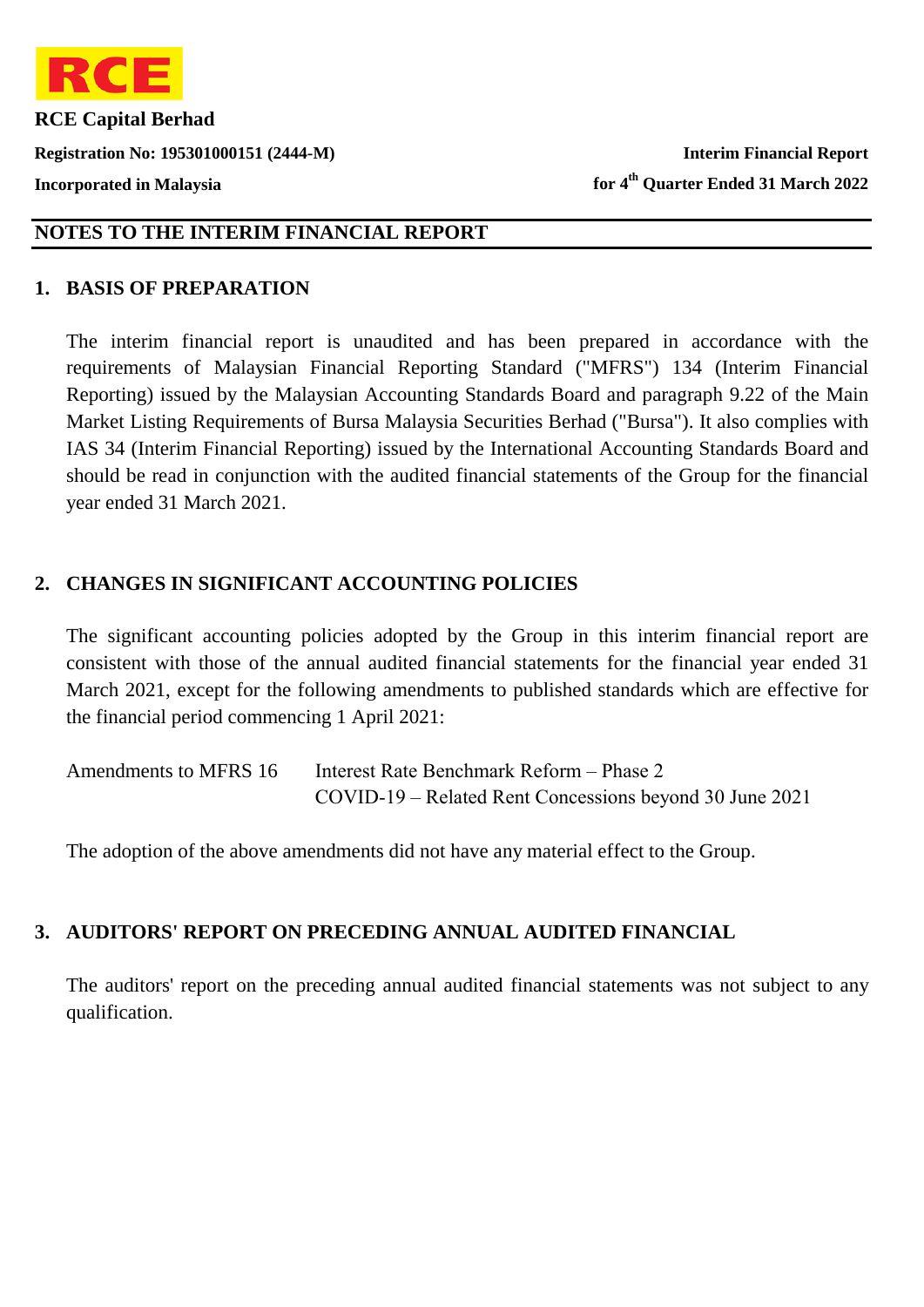

**Registration No: 195301000151 (2444-M) Interim Financial Report Incorporated in Malaysia for 4th Quarter Ended 31 March 2022**

#### **NOTES TO THE INTERIM FINANCIAL REPORT**

# **4. SEASONAL OR CYCLICAL FACTORS**

The Group's operations were not significantly affected by any seasonal or cyclical factors.

#### **5. UNUSUAL ITEMS**

There were no unusual items for the current quarter and financial year.

#### **6. CHANGES IN ESTIMATES**

There were no changes in estimates that have a material effect for the current quarter and financial year.

### **7. DEBT AND EQUITY SECURITIES**

There were no issuance, repurchase and repayment of debt and equity securities for the financial year except for the following:

(a) Issuance and redemption of Sukuk by Zamarad Assets Berhad, an indirect and not a legal subsidiary of the Company, as follow:

|                          | <b>CURRENT</b> | <b>CUMULATIVE</b> |
|--------------------------|----------------|-------------------|
|                          | <b>QUARTER</b> | <b>QUARTER</b>    |
|                          | <b>RM'000</b>  | <b>RM'000</b>     |
| Issuance                 | 210,000        | 310,000           |
| Redemption upon maturity | 60,000         | 90,000            |

Out of the issuance of RM379.0 million Sukuk, RM69.0 million was subscribed internally by a subsidiary of the Company.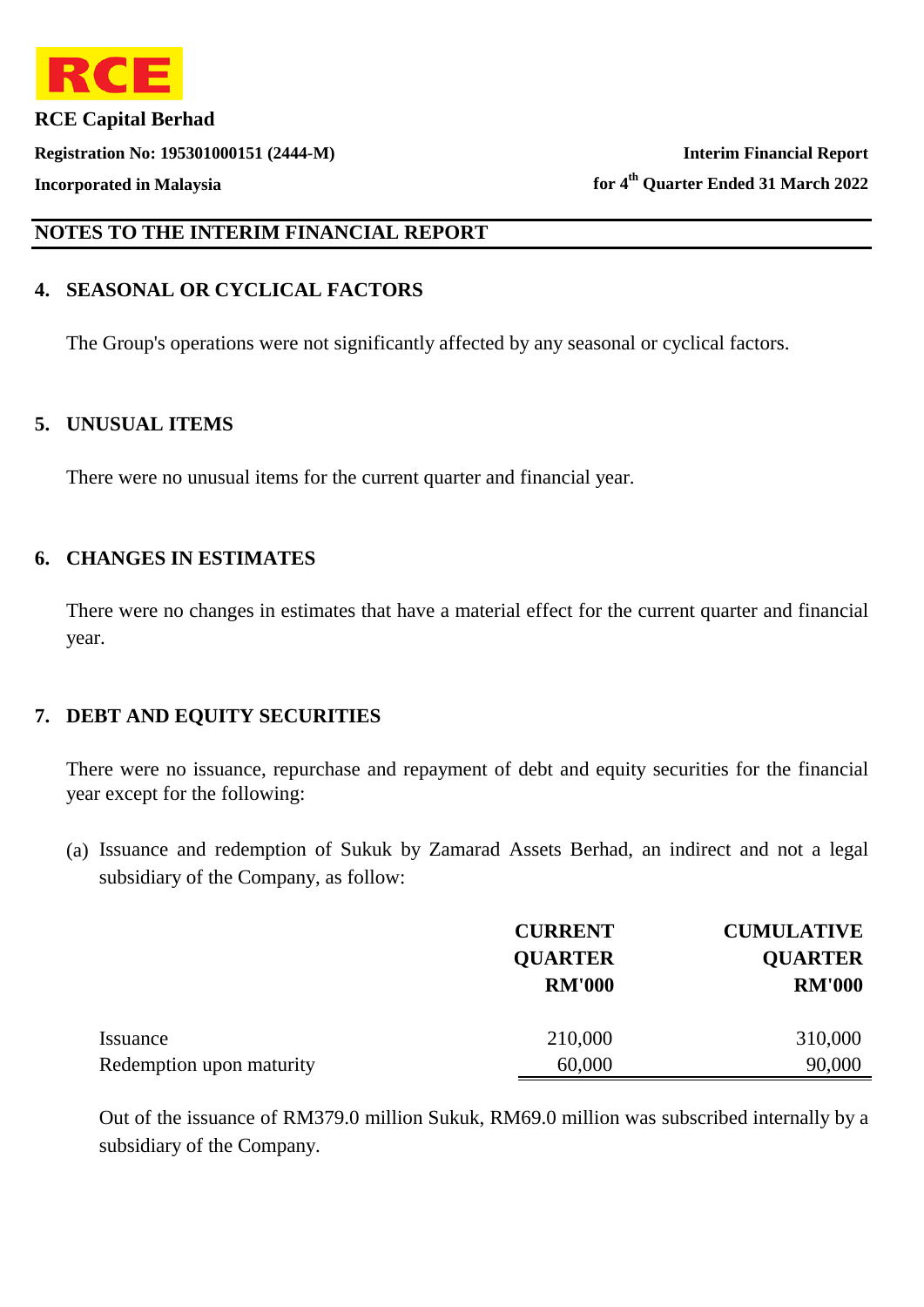

**Registration No: 195301000151 (2444-M) Interim Financial Report**

**Incorporated in Malaysia for 4th Quarter Ended 31 March 2022**

### **NOTES TO THE INTERIM FINANCIAL REPORT**

### **7. DEBT AND EQUITY SECURITIES (CONT'D)**

(b) Redemption of Sukuk by Al Dzahab Assets Berhad, an indirect and not a legal subsidiary of the Company, as follow:

|                          | <b>CURRENT</b> | <b>CUMULATIVE</b> |
|--------------------------|----------------|-------------------|
|                          | <b>QUARTER</b> | <b>QUARTER</b>    |
|                          | <b>RM'000</b>  | <b>RM'000</b>     |
|                          |                |                   |
| Redemption upon maturity | 35,000         | 100,000           |
|                          |                |                   |

(c) ESS

The Company granted 9,068,000 options to its eligible employees at an option price of RM3.00 in accordance with By-Laws of the ESS. The number of options and price were subsequently adjusted to 17,121,751 and RM1.57 respectively in accordance with By-Laws 15.1 and 15.5(b) arising from issuance of Bonus Shares.

#### (d) Issuance of shares

The total number of issued shares of the Company was increased from 382,655,236 to 739,987,032 by way of issuances of:

- (i) 351,470,069 Bonus Shares on the basis of nineteen (19) Bonus Shares for every twentyone (21) ordinary shares; and
- (ii) 5,861,727 new ordinary shares pursuant to options exercised.
- (e) Treasury shares

The total number of treasury shares held by the Company is 8,216,196 following the distribution of 18,291,722 treasury shares as share dividend and receipt of 3,902,693 Bonus Shares.

As at 31 March 2022, the number of ordinary shares, net of treasury shares is 731,770,836.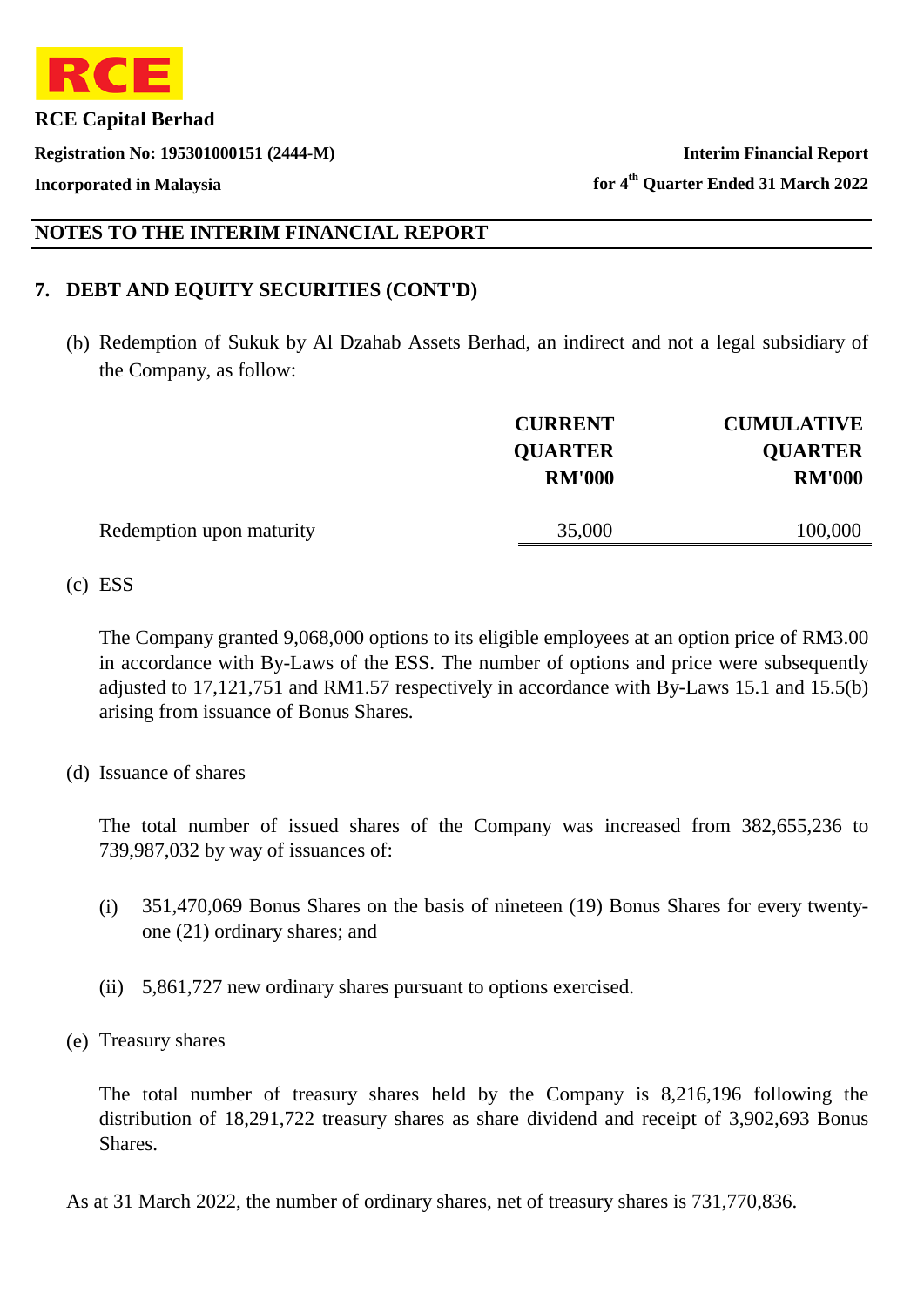

**Registration No: 195301000151 (2444-M) Interim Financial Report**

**Incorporated in Malaysia for 4th Quarter Ended 31 March 2022**

# **NOTES TO THE INTERIM FINANCIAL REPORT**

#### **8. DIVIDENDS**

|                                                                                                                                                                                                           | 31.03.2022<br><b>RM'000</b> | 31.03.2021<br><b>RM'000</b> |
|-----------------------------------------------------------------------------------------------------------------------------------------------------------------------------------------------------------|-----------------------------|-----------------------------|
| Recognised during the financial year:                                                                                                                                                                     |                             |                             |
| Second interim dividend for 2020:<br>6.00 sen per ordinary share, paid on 27 July 2020<br>to shareholders whose names appeared in the<br>record of depositors on 16 July 2020                             |                             | 21,335                      |
| First interim dividend for 2021:<br>6.00 sen per ordinary share, paid on 7 December<br>2020 to shareholders whose names appeared in the<br>record of depositors on 25 November 2020                       |                             | 21,450                      |
| Second interim dividend for 2021:<br>7.00 sen per ordinary share, paid on 29 July 2021<br>to shareholders whose names appeared in the<br>record of depositors on 16 July 2021                             | 25,489                      |                             |
| First interim dividend for 2022:<br>7.00 sen per ordinary share, paid on 6 December<br>2021 to shareholders whose names appeared in the<br>record of depositors on 24 November 2021                       | 25,580                      |                             |
| Distribution of 18,291,722 treasury shares as share<br>dividend on the basis of one (1) treasury share for<br>every twenty (20) ordinary shares held on 5<br>January 2022 and credited on 17 January 2022 | 51,069                      | 42,785                      |
|                                                                                                                                                                                                           | 20,963                      |                             |
|                                                                                                                                                                                                           | 72,032                      | 42,785                      |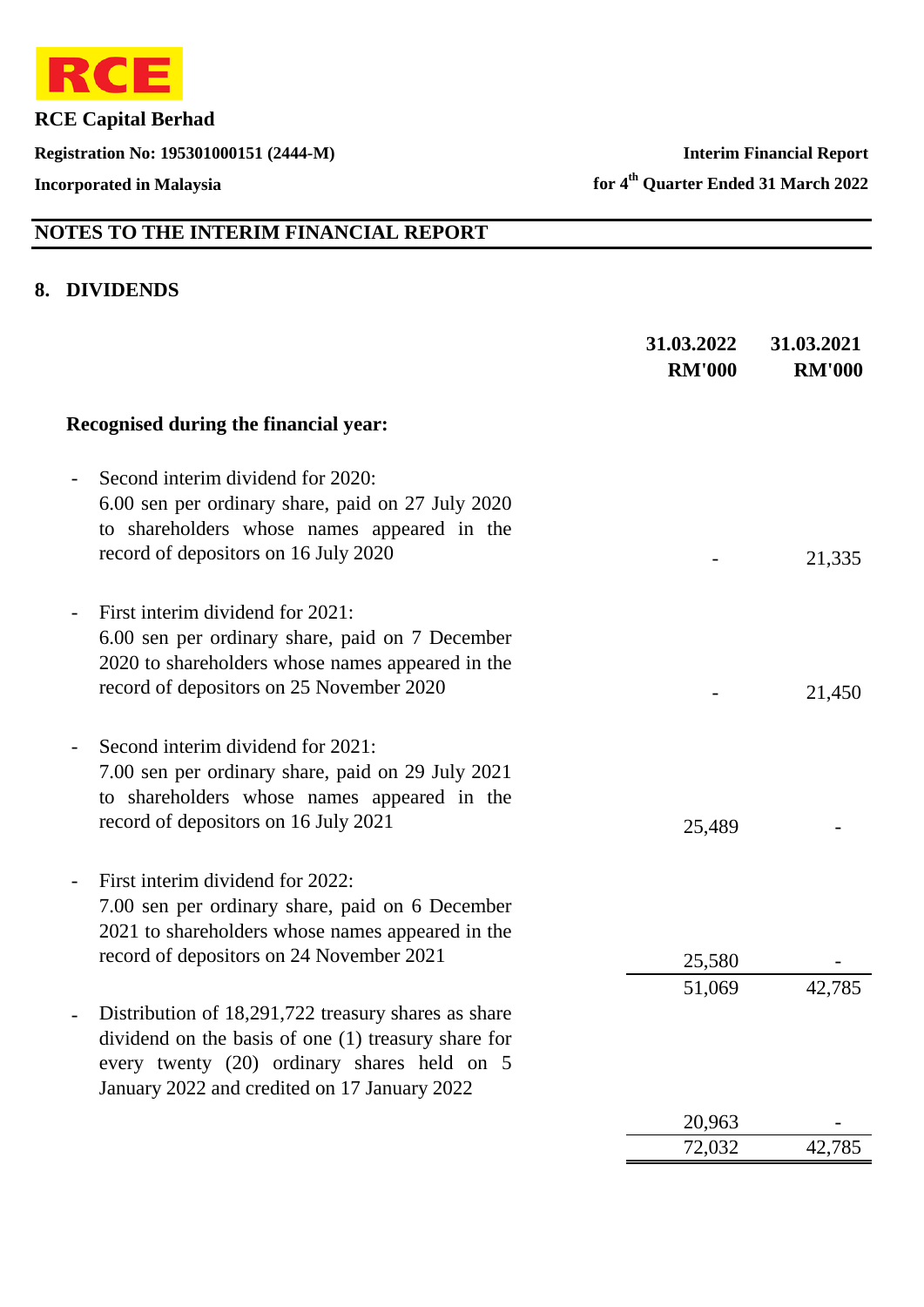

**Registration No: 195301000151 (2444-M) Interim Financial Report**

**Incorporated in Malaysia for 4th Quarter Ended 31 March 2022**

# **NOTES TO THE INTERIM FINANCIAL REPORT**

### **8. DIVIDENDS (CONT'D)**

The Board of Directors ("Board") has declared a second interim dividend of 4.00 sen per ordinary share ("2nd interim dividend") in respect of financial year ended 31 March 2022, to be paid on 30 June 2022. The dividend payable is estimated at RM29,278,937 based on the latest number of ordinary shares, net of treasury shares.

The entitlement date for the dividend payment is 17 June 2022.

A depositor shall qualify for entitlement to the dividend only in respect of:

- (a) shares transferred into the depositor's securities account before 4.30 pm on 17 June 2022 in respect of ordinary transfers; and
- (b) shares bought from Bursa on a cum entitlement basis.

This 2nd interim dividend will be accounted for in equity as an appropriation of retained earnings in the financial year ending 31 March 2023.

Total dividend declared (excluding share dividend) in respect of the financial year ended 31 March 2022 is 11.00 sen. This translates to a dividend payout ratio of 41.2%.

The Board does not recommend any final dividend for the financial year ended 31 March 2022.

### **9. SEGMENT INFORMATION**

Segmental reporting is not presented as the Group is primarily engaged in the provision of general consumer financing.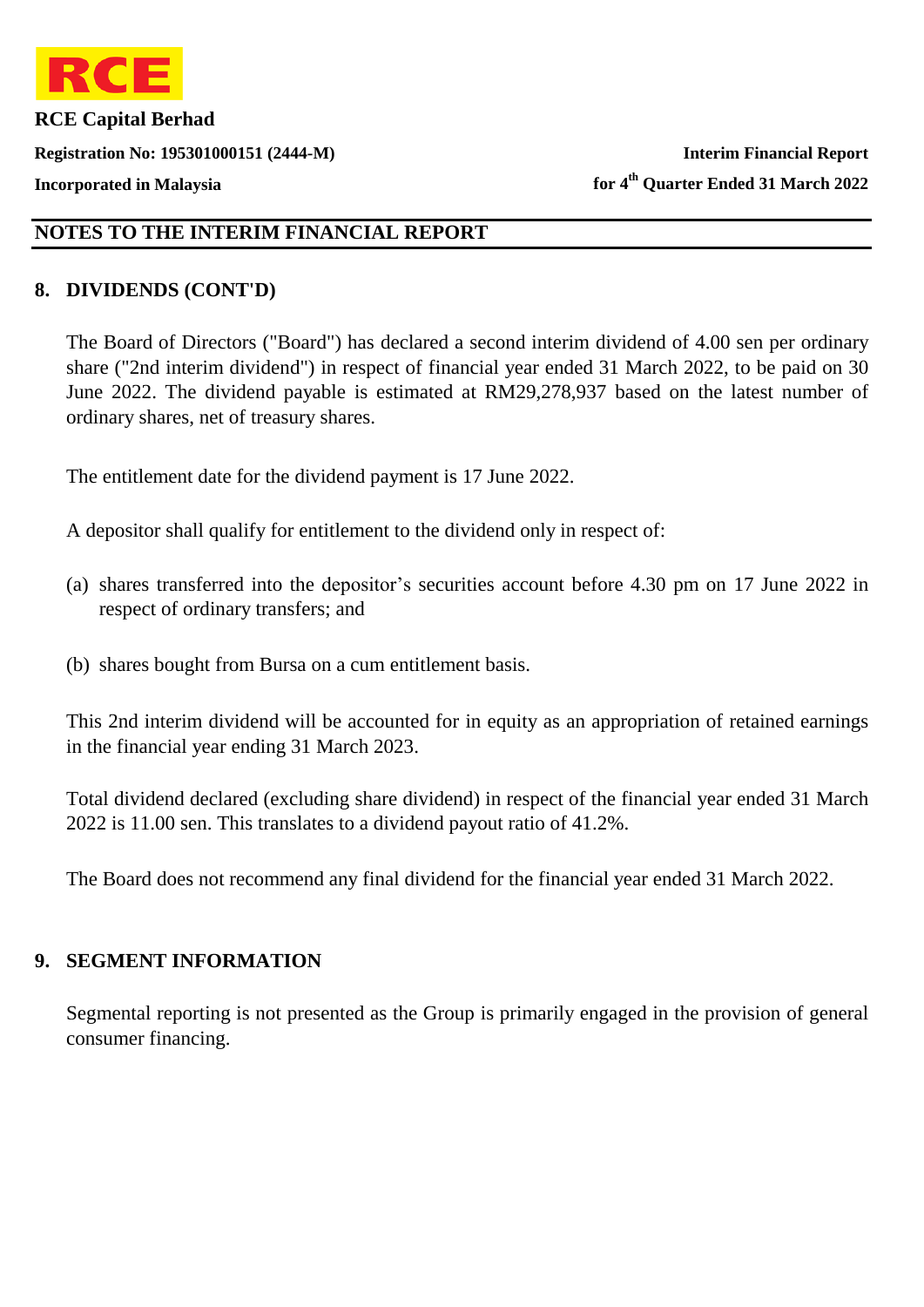

**Registration No: 195301000151 (2444-M) Interim Financial Report**

# **NOTES TO THE INTERIM FINANCIAL REPORT**

# **10. PROFIT BEFORE TAX**

The following items have been charged/(credited) in arriving at the profit before tax:

|                                    | <b>INDIVIDUAL</b><br><b>QUARTER</b><br>31.03.2022<br><b>RM'000</b> | <b>CUMULATIVE</b><br><b>OUARTER</b><br>31.03.2022<br><b>RM'000</b> |
|------------------------------------|--------------------------------------------------------------------|--------------------------------------------------------------------|
| Allowances for impairment loss on  |                                                                    |                                                                    |
| receivables, net                   | 5,859                                                              | 11,544                                                             |
| Income from deposits with licensed |                                                                    |                                                                    |
| financial institutions:            |                                                                    |                                                                    |
| - profit income                    | (3,336)                                                            | (11, 945)                                                          |
| - interest income                  | (83)                                                               | (294)                                                              |
|                                    | (3,419)                                                            | (12,239)                                                           |
| Gain on foreign exchange, net:     |                                                                    |                                                                    |
| - realised                         | (1)                                                                | (3)                                                                |
| - unrealised                       |                                                                    |                                                                    |

There were no exceptional items, amortisation, inventories written down and written off, allowance for impairment loss on investment properties, gain or loss on disposal of quoted or unquoted investments or properties and gain or loss on derivatives for the current quarter and financial year.

# **11. MATERIAL EVENTS SUBSEQUENT TO THE END OF THE INTERIM PERIOD**

As at the date of this announcement, there were no material events subsequent to the end of the interim period that affect the results of the Group.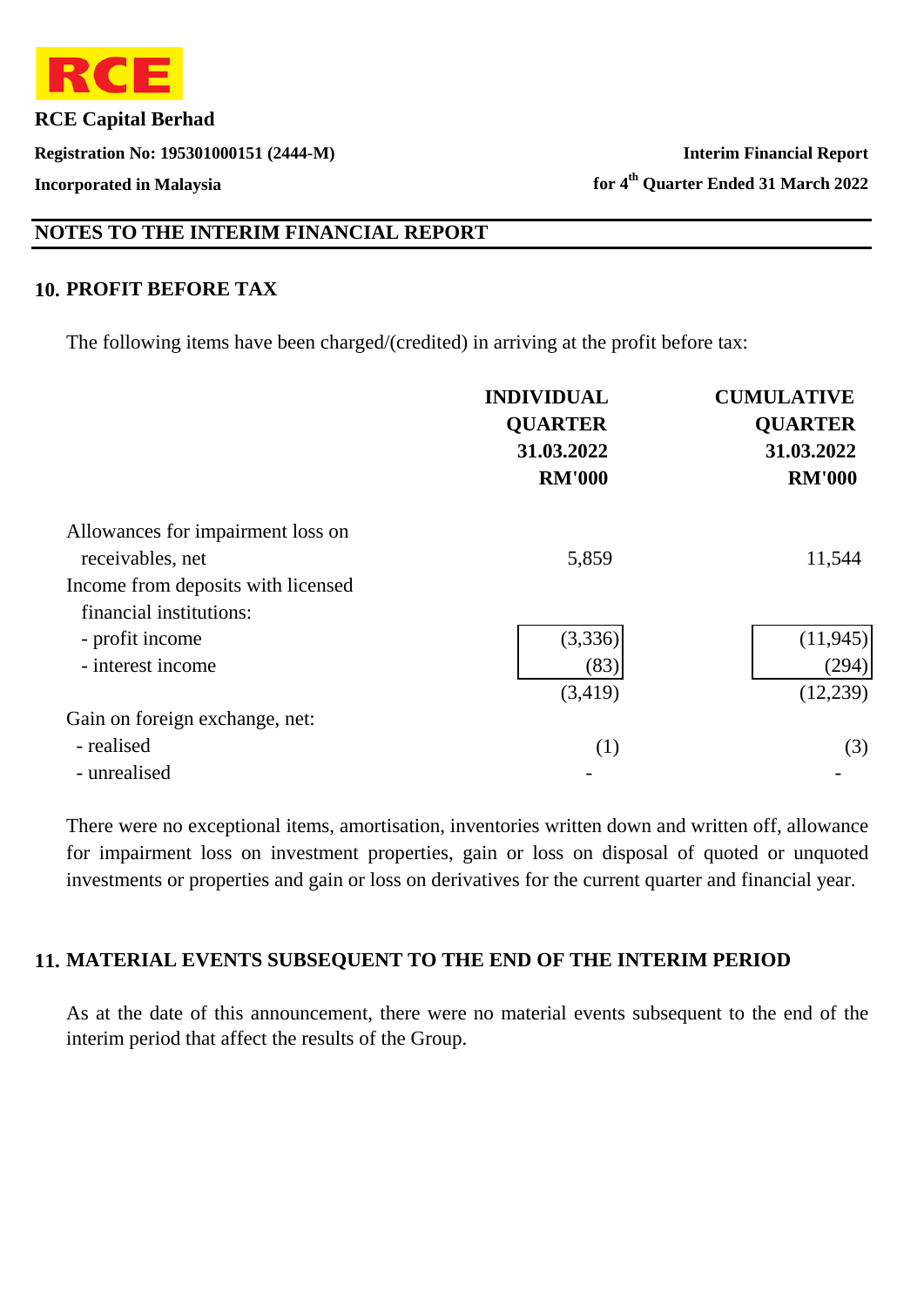

**Registration No: 195301000151 (2444-M) Interim Financial Report**

**Incorporated in Malaysia for 4th Quarter Ended 31 March 2022**

## **NOTES TO THE INTERIM FINANCIAL REPORT**

### **12. CHANGES IN THE COMPOSITION OF THE GROUP**

- (a) RCE Credit Pte. Ltd., a dormant direct subsidiary of the Company has been struck off and deregistered from the Register of Companies pursuant to Section 344A, Chapter 50 of the Singapore Companies Act on 8 April 2021; and
- (b) Strategi Interaksi Sdn. Bhd., a dormant direct subsidiary company of the Company has been struck off and de-registered from the Companies Commission of Malaysia pursuant to Section 551(3) of the Companies Act 2016 on 21 July 2021.

The above have no material financial effects to the Group.

**[The remaining of this page is intentionally left blank]**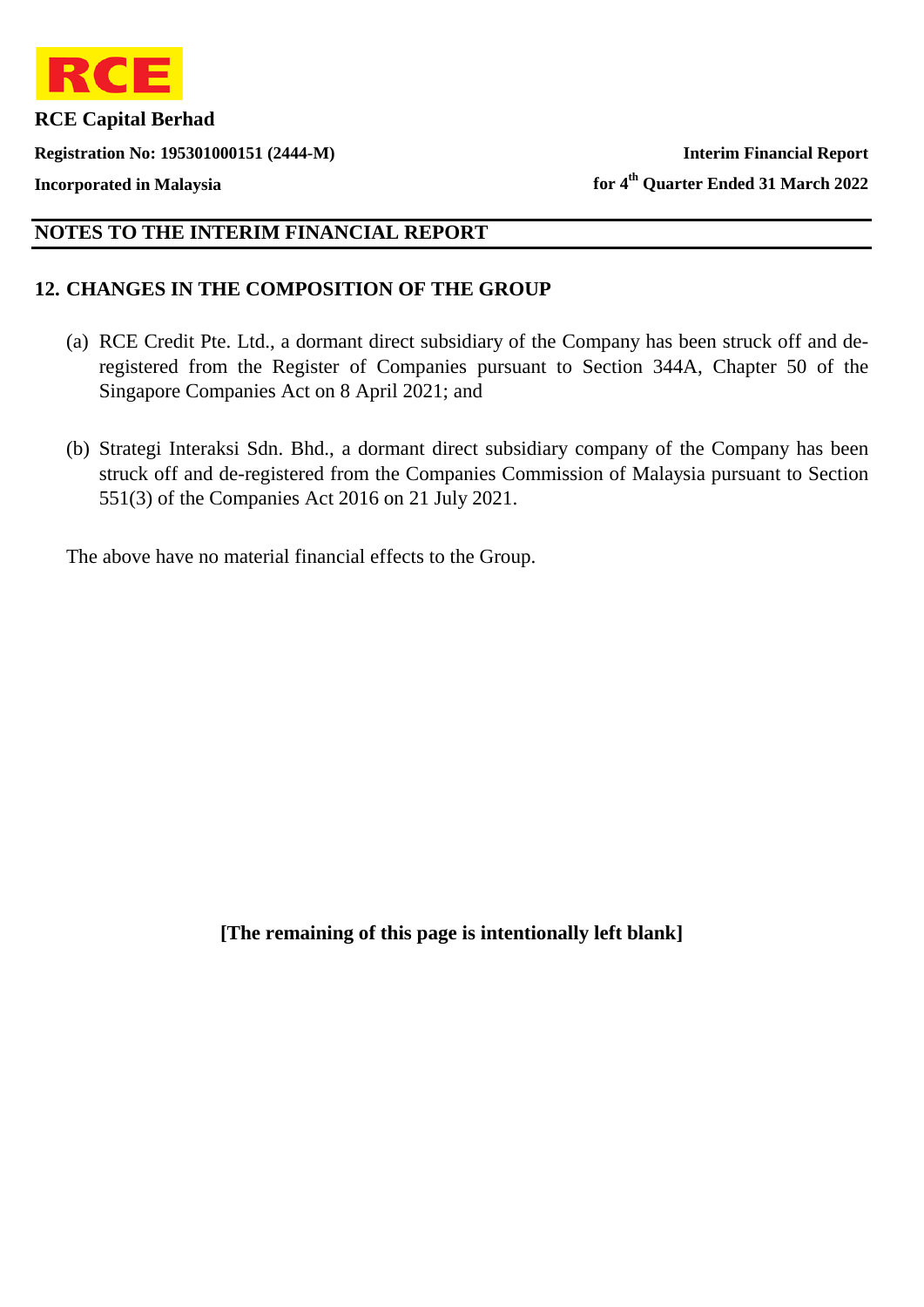

**Registration No: 195301000151 (2444-M) Interim Financial Report**

**Incorporated in Malaysia for 4th Quarter Ended 31 March 2022**

### **NOTES TO THE INTERIM FINANCIAL REPORT**

## **13. REVIEW OF PERFORMANCE**

|                       |               | <b>INDIVIDUAL QUARTER</b> |                 |               |                       | <b>CUMULATIVE QUARTER</b> |                 |               |
|-----------------------|---------------|---------------------------|-----------------|---------------|-----------------------|---------------------------|-----------------|---------------|
|                       |               | 31.03.2022 31.03.2021     | <b>Variance</b> |               | 31.03.2022 31.03.2021 |                           | <b>Variance</b> |               |
|                       | <b>RM'000</b> | <b>RM'000</b>             | <b>RM'000</b>   | $\frac{6}{9}$ | <b>RM'000</b>         | <b>RM'000</b>             | <b>RM'000</b>   | $\frac{0}{0}$ |
| Revenue               | 74,704        | 74,964                    | (260)           | (0.3)         | 299,457               | 293,459                   | 5,998           | 2.0           |
| Profit before tax     | 41,427        | 45,800                    | (4,373)         | (9.5)         | 177,231               | 167,223                   | 10,008          | 6.0           |
| Profit for the        |               |                           |                 |               |                       |                           |                 |               |
| financial period      | 31,537        | 34,061                    | (2,524)         | (7.4)         | 133,169               | 124,633                   | 8,536           | 6.8           |
| Profit attributable   |               |                           |                 |               |                       |                           |                 |               |
| to ordinary equity    |               |                           |                 |               |                       |                           |                 |               |
| holders of the Parent | 31,537        | 34,061                    | (2,524)         | (7.4)         | 133,169               | 124,633                   | 8,536           | 6.8           |

In the current quarter, the Group steadily maintained its revenue at RM74.7 million as compared to corresponding quarter of RM75.0 million.

The Group recorded a lower pre-tax profit of RM41.4 million in the current quarter as compared to RM45.8 million in the corresponding quarter. This was primarily due to higher allowances for impairment loss on receivables offset with higher income from placements of deposits with licensed financial institutions.

Arising thereof, the Group registered a lower post-tax profit of RM31.5 million in the current quarter.

For the financial year ended 31 March 2022, the Group posted a higher pre-tax profit of RM177.2 million as compared to RM167.2 million in the previous financial year. This was mainly led by higher profit and fee income as well as lower allowances for impairment loss on receivables.

Accordingly, Group's post-tax profit increased to RM133.2 million in the current financial year as compared to a year ago of RM124.6 million.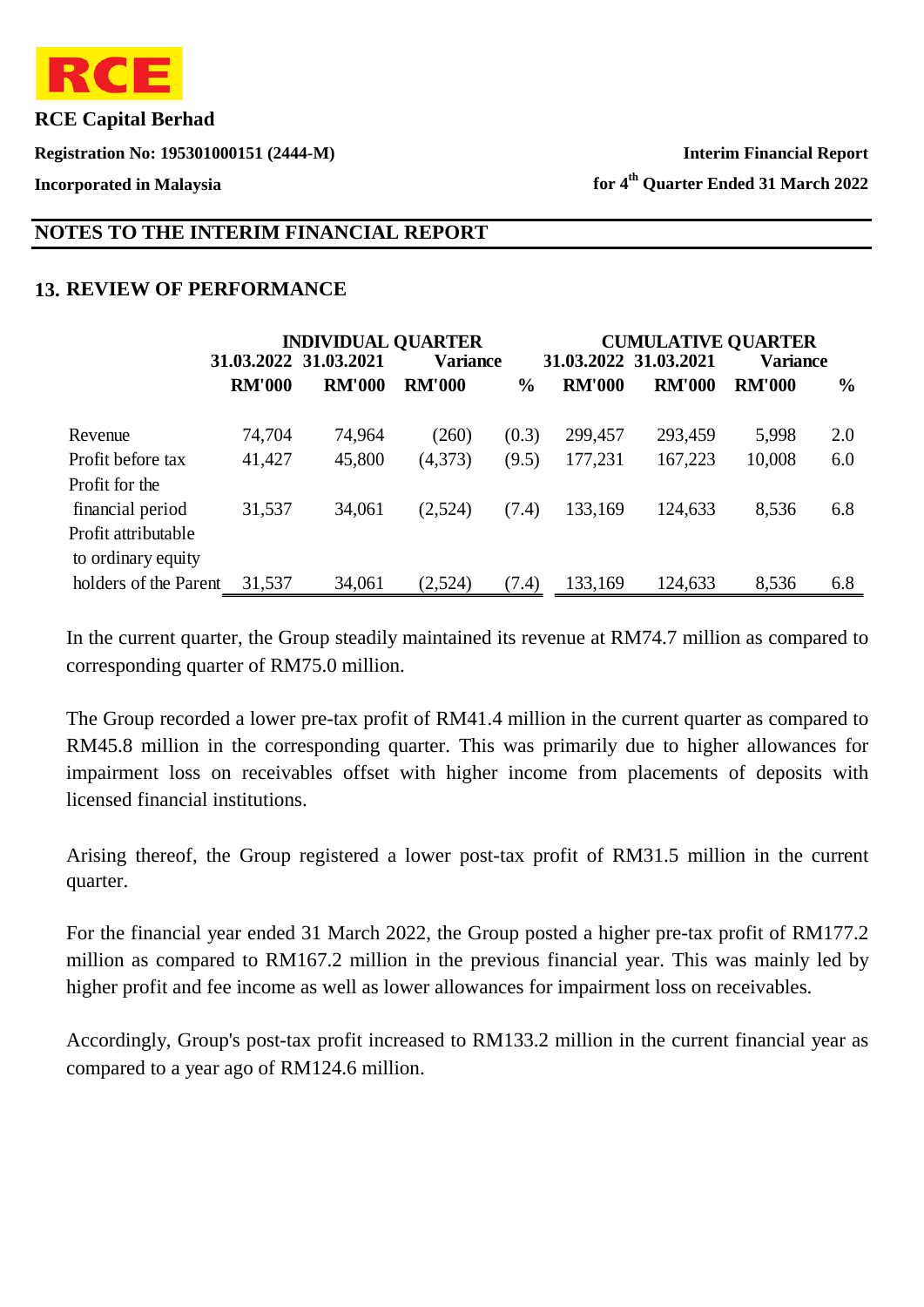

**Registration No: 195301000151 (2444-M) Interim Financial Report**

**Incorporated in Malaysia for 4th Quarter Ended 31 March 2022**

## **NOTES TO THE INTERIM FINANCIAL REPORT**

# **14. MATERIAL CHANGE IN RESULTS OF CURRENT QUARTER COMPARED WITH PRECEDING QUARTER**

|                                 | <b>INDIVIDUAL QUARTER</b> |                          |               |                 |  |
|---------------------------------|---------------------------|--------------------------|---------------|-----------------|--|
|                                 |                           | 31.03.2022<br>31.12.2021 |               | <b>Variance</b> |  |
|                                 | <b>RM'000</b>             | <b>RM'000</b>            | <b>RM'000</b> | $\frac{6}{9}$   |  |
| Revenue                         | 74,704                    | 76,896                   | (2,192)       | (2.9)           |  |
| Profit before tax               | 41,427                    | 46,351                   | (4,924)       | (10.6)          |  |
| Profit for the financial period | 31,537                    | 34,700                   | (3,163)       | (9.1)           |  |
| Profit attributable to ordinary |                           |                          |               |                 |  |
| equity holders of the Parent    | 31,537                    | 34,700                   | (3,163)       | (9.1)           |  |

The Group recorded a lower revenue of RM74.7 million in the current quarter as compared to RM76.9 million in the preceding quarter. This was mainly due to lower fee income offset with higher profit income.

The Group's pre-tax profit decreased from RM46.4 million in the preceding quarter to RM41.4 million in the current quarter, primarily due to higher allowances for impairment loss on receivables.

Overall, the Group posted a lower post-tax profit of RM31.5 million in the current quarter as compared to RM34.7 million in the preceding quarter.

#### **15. CURRENT YEAR PROSPECTS**

With the country transitioning into endemicity, the Group's business operations are expected to gain momentum with increased financing demands, mainly driven by easing of restrictions on economic and social activities.

Efforts in aligning the Group's marketing, customer experience and technology for increased customer engagement are continuously reviewed. These includes leveraging online financing application, ChatBot, interactive voice response system and sales campaigns launched to boost disbursements. Accordingly, we expect to remain profitable for next financial year.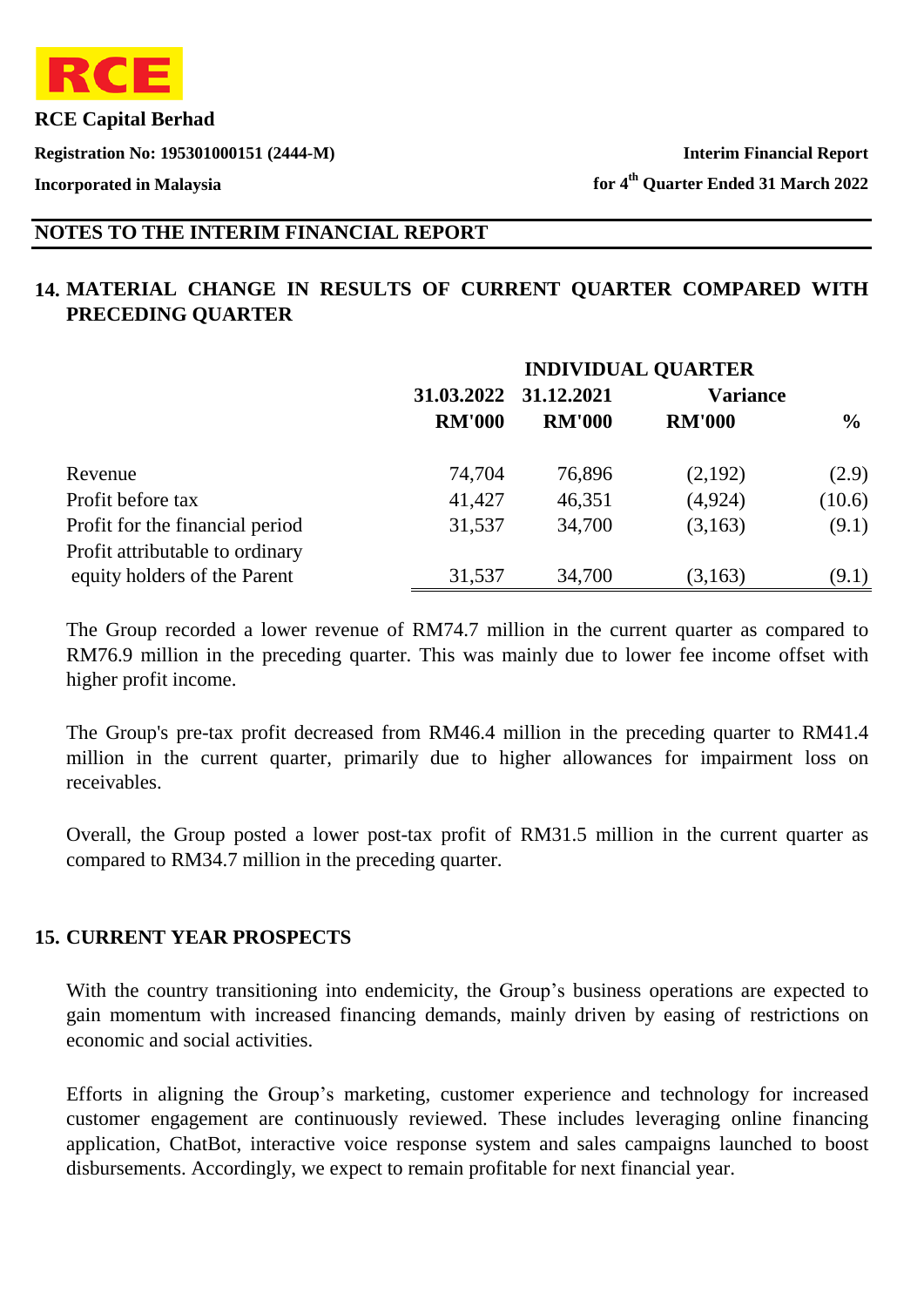

**Registration No: 195301000151 (2444-M) Interim Financial Report**

**Incorporated in Malaysia for 4th Quarter Ended 31 March 2022**

# **NOTES TO THE INTERIM FINANCIAL REPORT**

#### **16. PROFIT FORECAST**

There were no profit forecast prepared or profit guarantee made by the Group.

#### **17. INCOME TAX EXPENSE**

|                                | <b>INDIVIDUAL</b> | <b>CUMULATIVE</b> |
|--------------------------------|-------------------|-------------------|
|                                | <b>QUARTER</b>    | <b>QUARTER</b>    |
|                                | 31.03.2022        | 31.03.2022        |
|                                | <b>RM'000</b>     | <b>RM'000</b>     |
| Income tax payable:            |                   |                   |
| Current period                 | 11,113            | 42,256            |
| Over provision in prior years  |                   | (637)             |
|                                | 11,113            | 41,619            |
| Deferred tax:                  |                   |                   |
| Current period                 | (1,223)           | 2,245             |
| Under provision in prior years |                   | 198               |
|                                | (1,223)           | 2,443             |
|                                | 9,890             | 44,062            |

The effective tax rate of the Group in the current quarter approximates the statutory tax rate. Meanwhile, the effective tax rate for the financial year is higher than the statutory tax rate due to non-deductibility of certain expenses for taxation purposes.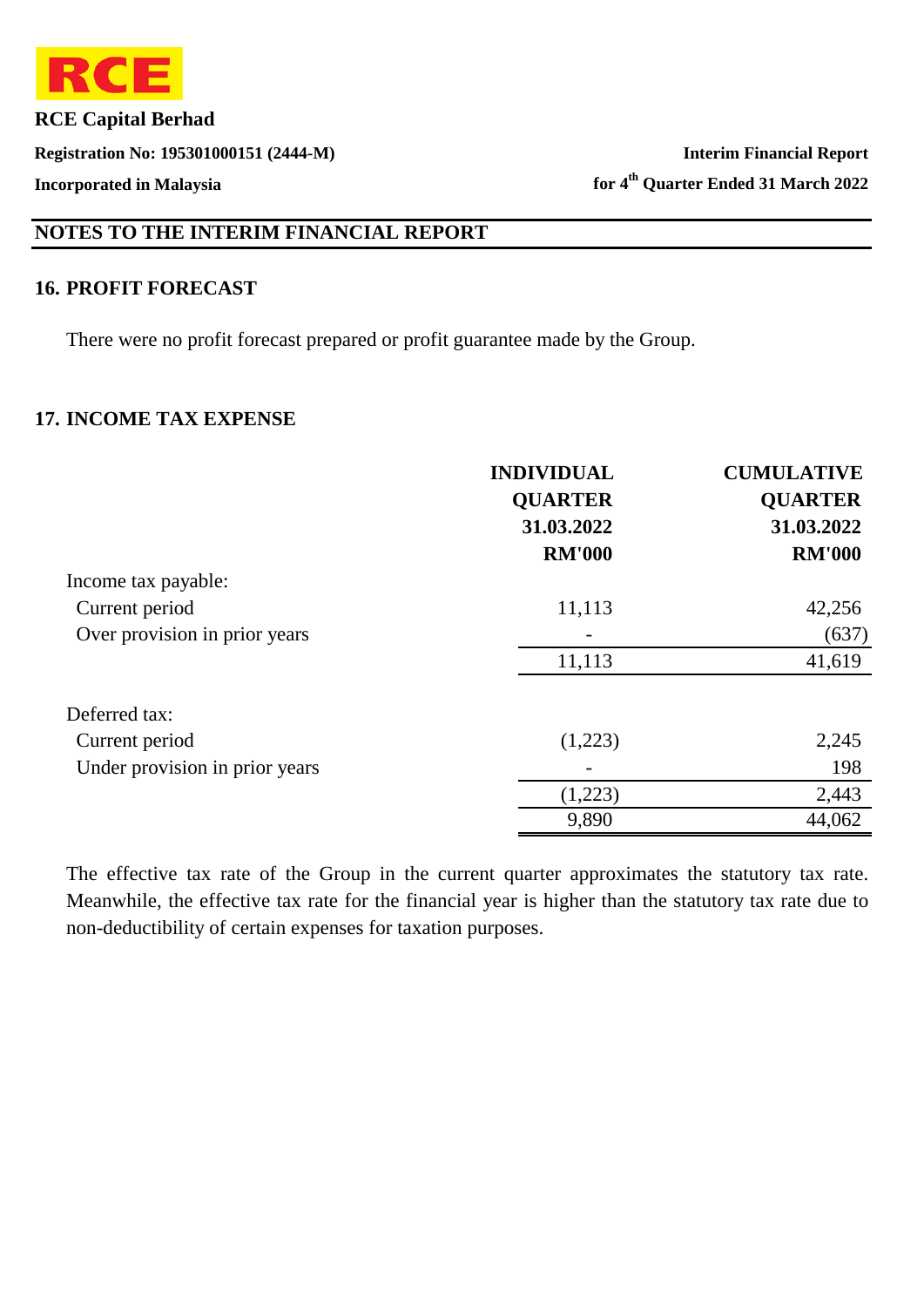

**Registration No: 195301000151 (2444-M) Interim Financial Report**

**Incorporated in Malaysia for 4th Quarter Ended 31 March 2022**

#### **NOTES TO THE INTERIM FINANCIAL REPORT**

# **18. STATUS OF CORPORATE PROPOSALS**

(a) On 30 June 2021, the Company joined a consortium led by Paramount Corporation Berhad ("Paramount") which has submitted an application to Bank Negara Malaysia for a digital banking license pursuant to the Licensing Framework for Digital Banks And Application Procedures For New Licences under Financial Services Act 2013.

On 29 April 2022, the Company was informed by Paramount that the application was not successful.

- (b) On 9 November 2021, AmInvestment Bank Berhad had on behalf of the Board announced that the Company undertook the following:
	- (i) a distribution of up to 18,778,370 Treasury Shares on the basis of 1 Treasury Share for every 20 Shares held on 5 January 2022 ("Entitlement Date''); and
	- (ii) proposed bonus issue of up to 360,251,432 Bonus Shares on the basis of 19 Bonus Shares for every 21 Shares held on the Entitlement Date ("Bonus Issue").

The Bonus Issue was approved by the shareholders at the Extraordinary General Meeting held on 22 December 2021.

The above were implemented concurrently with a single Entitlement Date, whereby the Treasury Shares were distributed to shareholders whose names appeared in the Record of Depositors of the Company on the Entitlement Date ("Entitled Shareholders") before the Bonus Issue. Hence, the entitlement to the Bonus Issue was based on the increased number of Shares held by Entitled Shareholders after the distribution of Treasury Shares.

On 17 January 2022, the Company announced the completion of the distribution of 18,291,722 Treasury Shares and listing of and quotation for 351,470,069 Bonus Shares on the Main Market of Bursa.

Other than the above, there were no other corporate proposals announced but not completed as at the date of this report.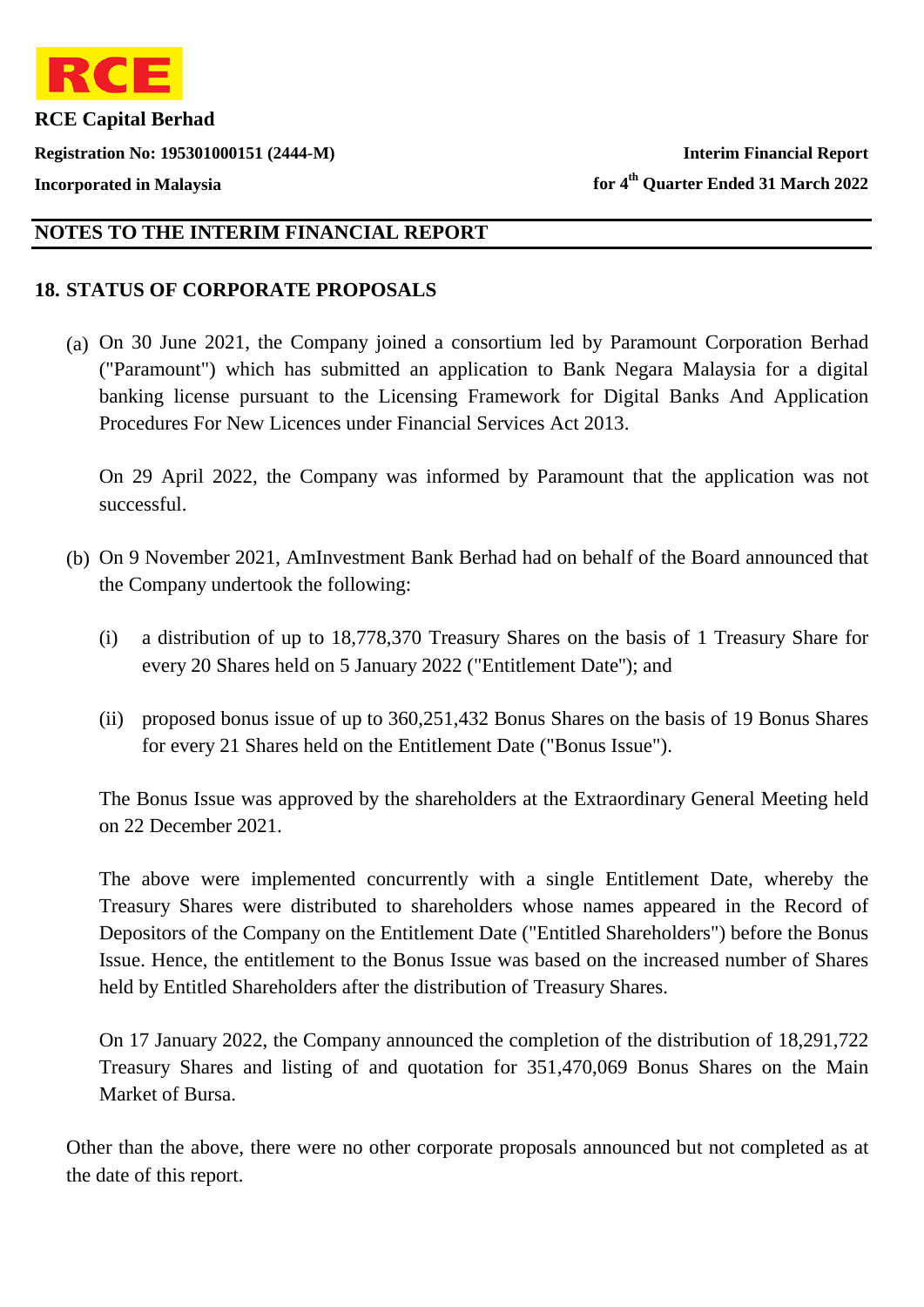

**Registration No: 195301000151 (2444-M) Interim Financial Report**

**Incorporated in Malaysia for 4th Quarter Ended 31 March 2022**

# **NOTES TO THE INTERIM FINANCIAL REPORT**

#### **19. FINANCING RECEIVABLES**

|                                       |                  | As at 31.03.2022         |               |  |  |
|---------------------------------------|------------------|--------------------------|---------------|--|--|
|                                       |                  | $\leftarrow$ Receivables |               |  |  |
|                                       | <b>Financing</b> | Loans                    | <b>Total</b>  |  |  |
|                                       | <b>RM'000</b>    | <b>RM'000</b>            | <b>RM'000</b> |  |  |
| At amortised cost, gross              | 1,857,222        | 21,958                   | 1,879,180     |  |  |
| Less: Allowances for impairment       | (109, 802)       | (5,305)                  | (115, 107)    |  |  |
|                                       | 1,747,420        | 16,653                   | 1,764,073     |  |  |
| Amount receivable within one (1) year | (198, 478)       | (6,993)                  | (205, 471)    |  |  |
| Non-current portion                   | 1,548,942        | 9,660                    | 1,558,602     |  |  |

During the financial year, there was no transaction with related parties in relation to the Group's financing receivables.

Movement in allowances for impairment:

|                                                 | <b>Stage 1</b><br><b>RM'000</b> | <b>Stage 2</b><br><b>RM'000</b> | <b>Stage 3</b><br><b>RM'000</b> | <b>Total</b><br><b>RM'000</b> |
|-------------------------------------------------|---------------------------------|---------------------------------|---------------------------------|-------------------------------|
| Balance as at 1 April 2021                      | 46,402                          | 4,030                           | 73,703                          | 124,135                       |
| Changes in the ECL:                             |                                 |                                 |                                 |                               |
| Transfer to Stage 1<br>$\overline{\phantom{0}}$ | 386                             | (932)                           | (4,727)                         | (5,273)                       |
| Transfer to Stage 2<br>$\overline{\phantom{a}}$ | (346)                           | 1,916                           | (2,097)                         | (527)                         |
| Transfer to Stage 3                             | (1,063)                         | (1,228)                         | 33,881                          | 31,590                        |
| Net adjustment of allowances for                |                                 |                                 |                                 |                               |
| impairment                                      | (1,023)                         | (244)                           | 27,057                          | 25,790                        |
| New financial assets originated or              |                                 |                                 |                                 |                               |
| purchased                                       | 9,059                           |                                 |                                 | 9,059                         |
| Financial assets derecognised                   | (2,408)                         | (165)                           | (4,091)                         | (6,664)                       |
| Changes in risk parameters                      | (10, 445)                       | (824)                           | (5,360)                         | (16,629)                      |
| Written off                                     |                                 |                                 | (20, 584)                       | (20, 584)                     |
| Balance as at 31 March 2022                     | 41,585                          | 2,797                           | 70,725                          | 115,107                       |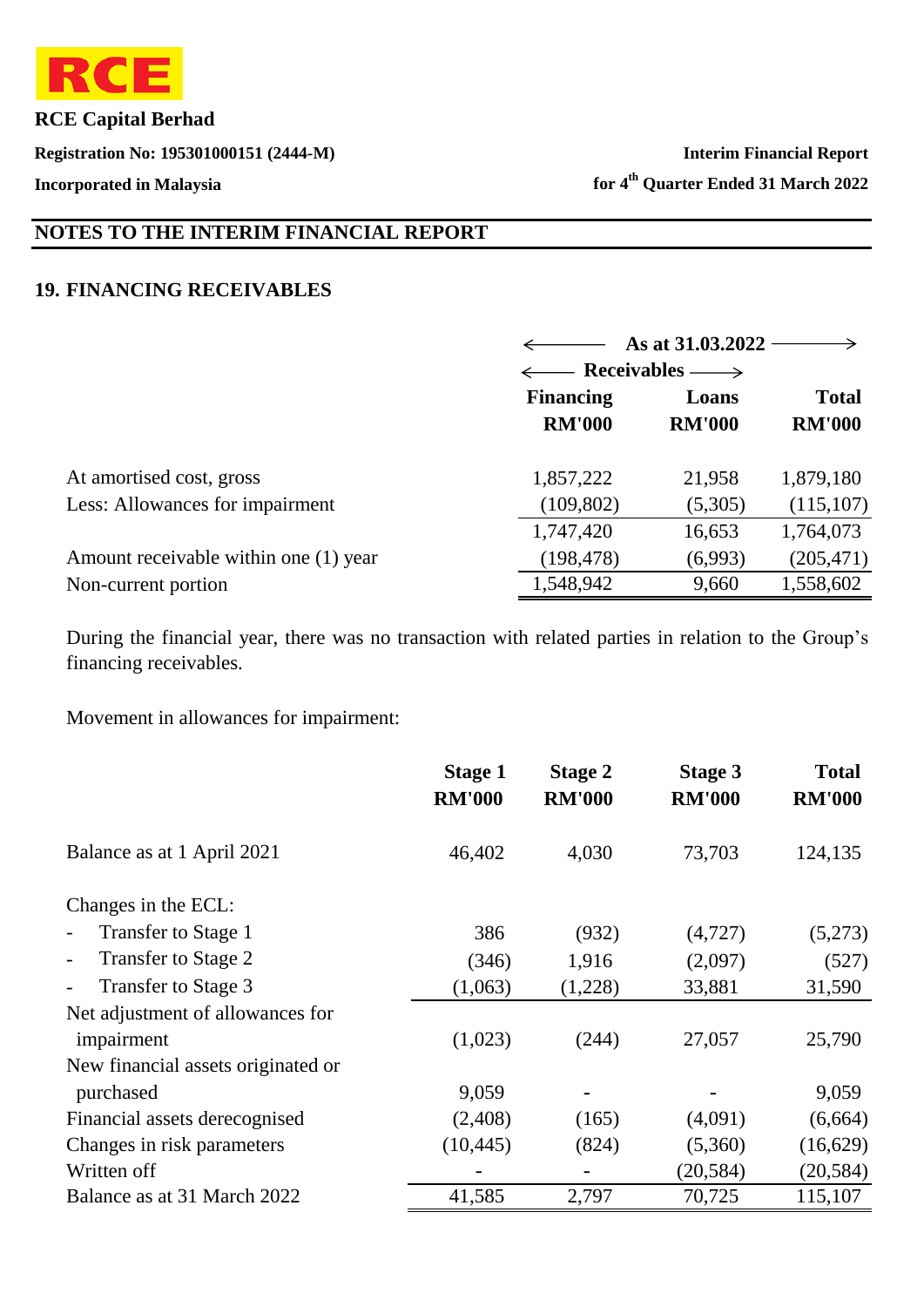

**Registration No: 195301000151 (2444-M) Interim Financial Report**

**Incorporated in Malaysia for 4th Quarter Ended 31 March 2022**

### **NOTES TO THE INTERIM FINANCIAL REPORT**

### **19. FINANCING RECEIVABLES (CONT'D)**

The Group applied the latest economic scenarios to reflect an unbiased probability-weighted range of possible future outcome and factor in forecasted Real Gross Domestic Product, a forward looking element used for the expected credit loss ("ECL") calculation. Accordingly, the ECL during the financial year has been adjusted to reflect the impact of latest economic conditions.

#### **20. GROUP FINANCING LIABILITIES AND DEBT SECURITIES**

Total financing liabilities and debt securities (all denominated in Ringgit Malaysia) of the Group are as follow:

|                     | As at 31.03.2022 |               |               |  |
|---------------------|------------------|---------------|---------------|--|
|                     | <b>Short</b>     | Long          |               |  |
|                     | <b>Term</b>      | <b>Term</b>   | <b>Total</b>  |  |
|                     | <b>RM'000</b>    | <b>RM'000</b> | <b>RM'000</b> |  |
| At amortised cost   |                  |               |               |  |
| Secured:            |                  |               |               |  |
| Shariah             |                  |               |               |  |
| - Sukuk             | 211,617          | 1,098,381     | 1,309,998     |  |
| - Term financing    | 49,669           | 93,103        | 142,772       |  |
| - Revolving credits | 46,054           |               | 46,054        |  |
|                     | 307,340          | 1,191,484     | 1,498,824     |  |
| Conventional        |                  |               |               |  |
| - Revolving credits | 248,714          |               | 248,714       |  |
| - Term loans        | 5,951            | 7,445         | 13,396        |  |
|                     | 254,665          | 7,445         | 262,110       |  |
|                     | 562,005          | 1,198,929     | 1,760,934     |  |
| Unsecured:          |                  |               |               |  |
| Shariah             |                  |               |               |  |
| - Revolving credits | 35,026           |               | 35,026        |  |
| Conventional        |                  |               |               |  |
| - Revolving credits | 8,016            |               | 8,016         |  |
|                     | 43,042           |               | 43,042        |  |
|                     | 605,047          | 1,198,929     | 1,803,976     |  |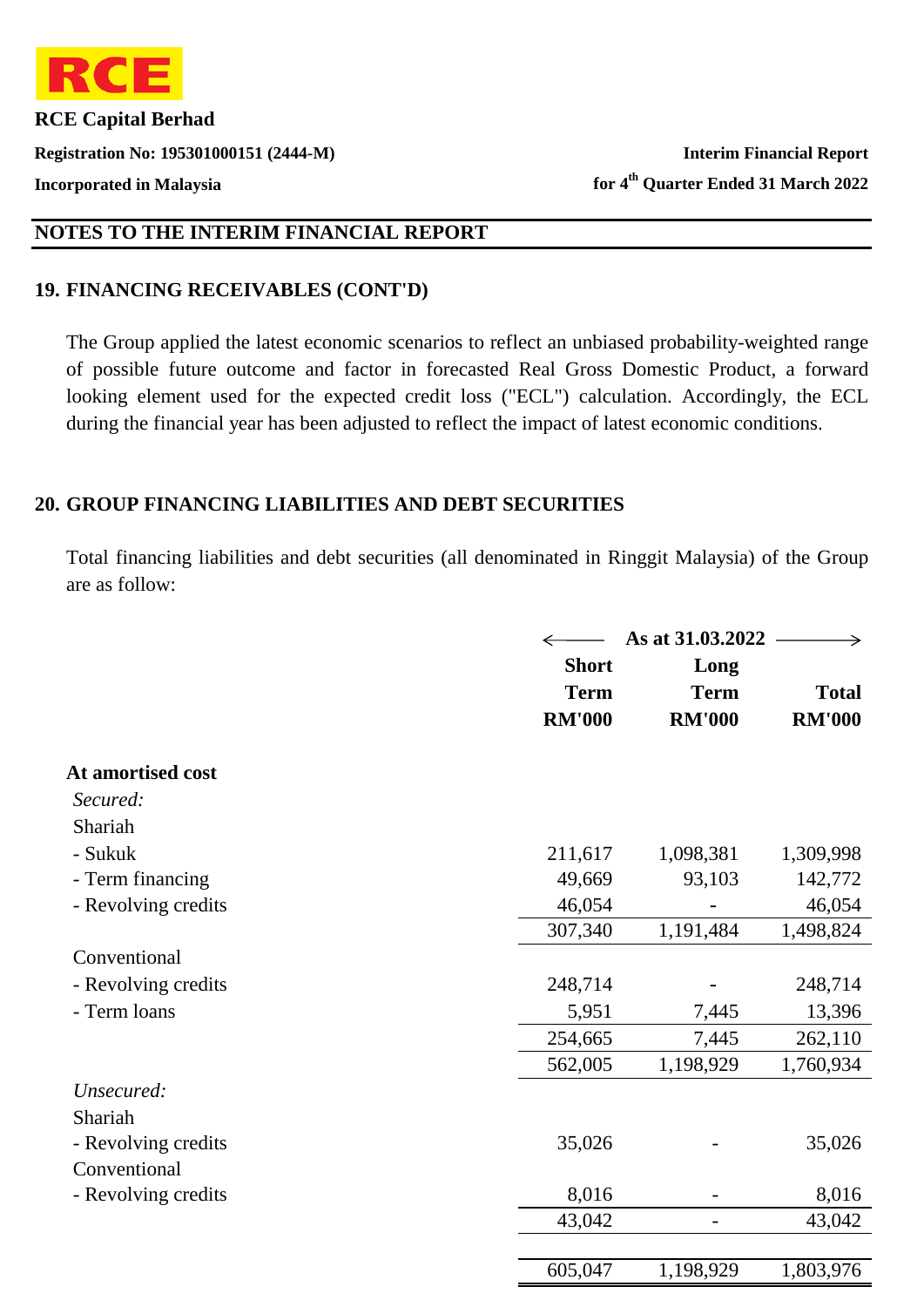

**Registration No: 195301000151 (2444-M) Interim Financial Report**

**Incorporated in Malaysia for 4th Quarter Ended 31 March 2022**

# **NOTES TO THE INTERIM FINANCIAL REPORT**

#### **20. GROUP FINANCING LIABILITIES AND DEBT SECURITIES (CONT'D)**

|                     | <b>Short</b><br><b>Term</b><br><b>RM'000</b> | As at 31.03.2021<br>Long<br><b>Term</b><br><b>RM'000</b> | <b>Total</b><br><b>RM'000</b> |
|---------------------|----------------------------------------------|----------------------------------------------------------|-------------------------------|
| At amortised cost   |                                              |                                                          |                               |
| Secured:            |                                              |                                                          |                               |
| Shariah             |                                              |                                                          |                               |
| - Sukuk             | 199,056                                      | 988,352                                                  | 1,187,408                     |
| - Term financing    | 73,955                                       | 142,040                                                  | 215,995                       |
| - Revolving credits | 133,555                                      |                                                          | 133,555                       |
|                     | 406,566                                      | 1,130,392                                                | 1,536,958                     |
| Conventional        |                                              |                                                          |                               |
| - Revolving credits | 114,308                                      |                                                          | 114,308                       |
| - Term loans        | 5,963                                        | 13,390                                                   | 19,353                        |
|                     | 120,271                                      | 13,390                                                   | 133,661                       |
|                     |                                              |                                                          |                               |
|                     | 526,837                                      | 1,143,782                                                | 1,670,619                     |

As at 31 March 2022, the Group's weighted average profit rate by categories of financing liabilities ranges from 3.6% to 4.9% (31.03.2021: 2.6% to 5.5%) per annum.

The Group financing liabilities consist of:

|               | 31.03.2022<br><b>RM'000</b> | 31.03.2021<br><b>RM'000</b> |
|---------------|-----------------------------|-----------------------------|
| Fixed rate    | 1,309,998                   | 1,187,408                   |
| Floating rate | 493,978                     | 483,211                     |
|               | 1,803,976                   | 1,670,619                   |

The Group's financing liabilities increased by RM133.4 million from RM1.67 billion a year ago to RM1.80 billion. The increase was primarily due to issuance of two tranches of Sukuk amounting to RM310.0 million, offset with RM190.0 million redemptions upon maturity.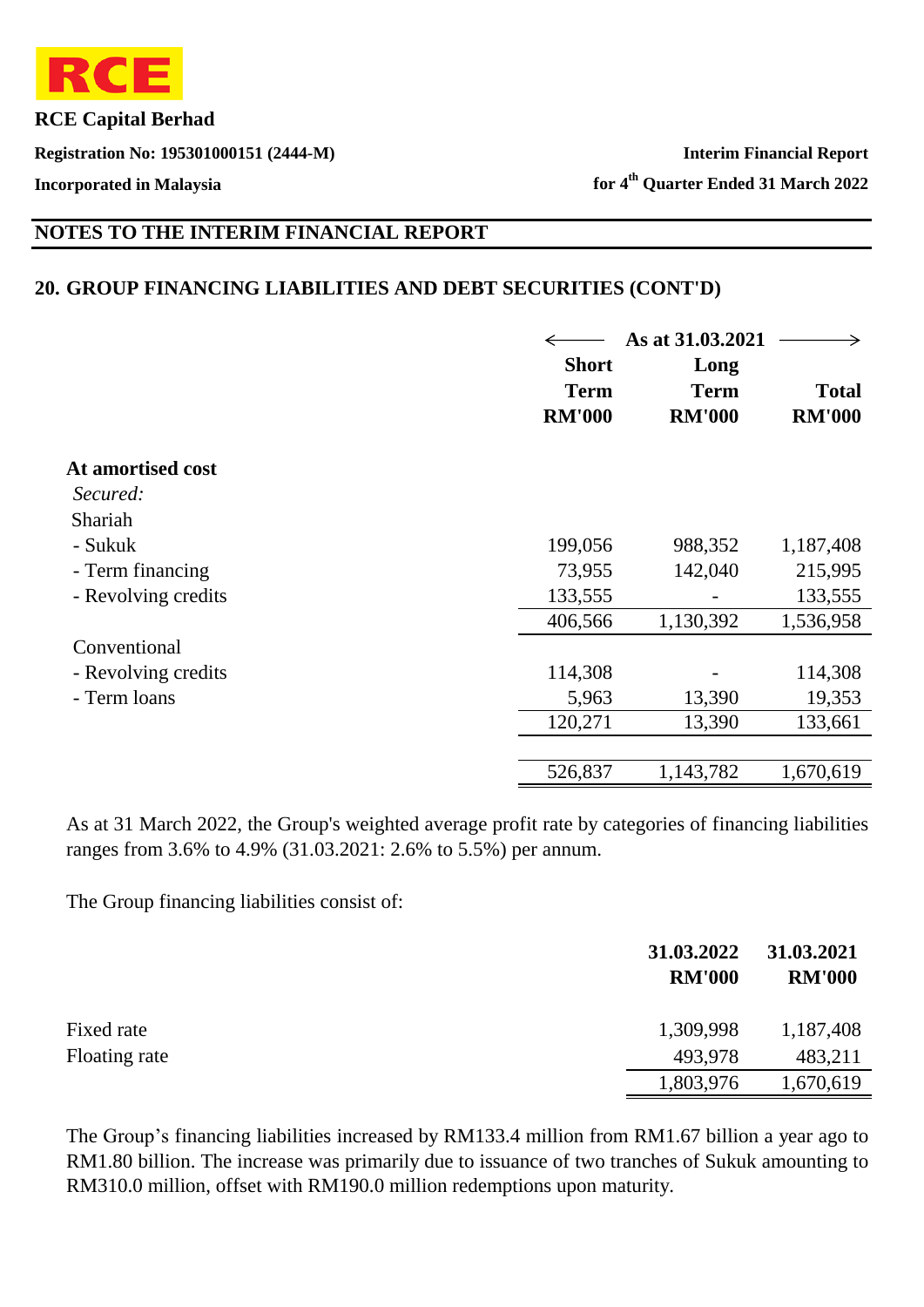

**Registration No: 195301000151 (2444-M) Interim Financial Report Incorporated in Malaysia for 4th Quarter Ended 31 March 2022**

## **NOTES TO THE INTERIM FINANCIAL REPORT**

### **21. CAPITAL COMMITMENTS**

|                                                 | 31.03.2022    |
|-------------------------------------------------|---------------|
|                                                 | <b>RM'000</b> |
|                                                 |               |
| Capital expenditure approved and contracted for | 1,412         |

### **22. CHANGES IN CONTINGENT LIABILITIES AND ASSETS**

As at 31 March 2022 and 31 March 2021, the letter of credit stood at RM0.6 million respectively.

Other than disclosed above, there were no other changes in contingent liabilities or assets since the last financial year ended 31 March 2021.

### **23. DERIVATIVES AND FAIR VALUE CHANGES OF FINANCIAL LIABILITIES**

- (a) There were no derivatives as at 31 March 2022.
- (b) There were no fair value gain/(loss) on fair value changes of financial liabilities as all financial liabilities were measured at amortised cost.

### **24. CHANGES IN MATERIAL LITIGATION**

There were no pending material litigation for the Group as at the date of this report.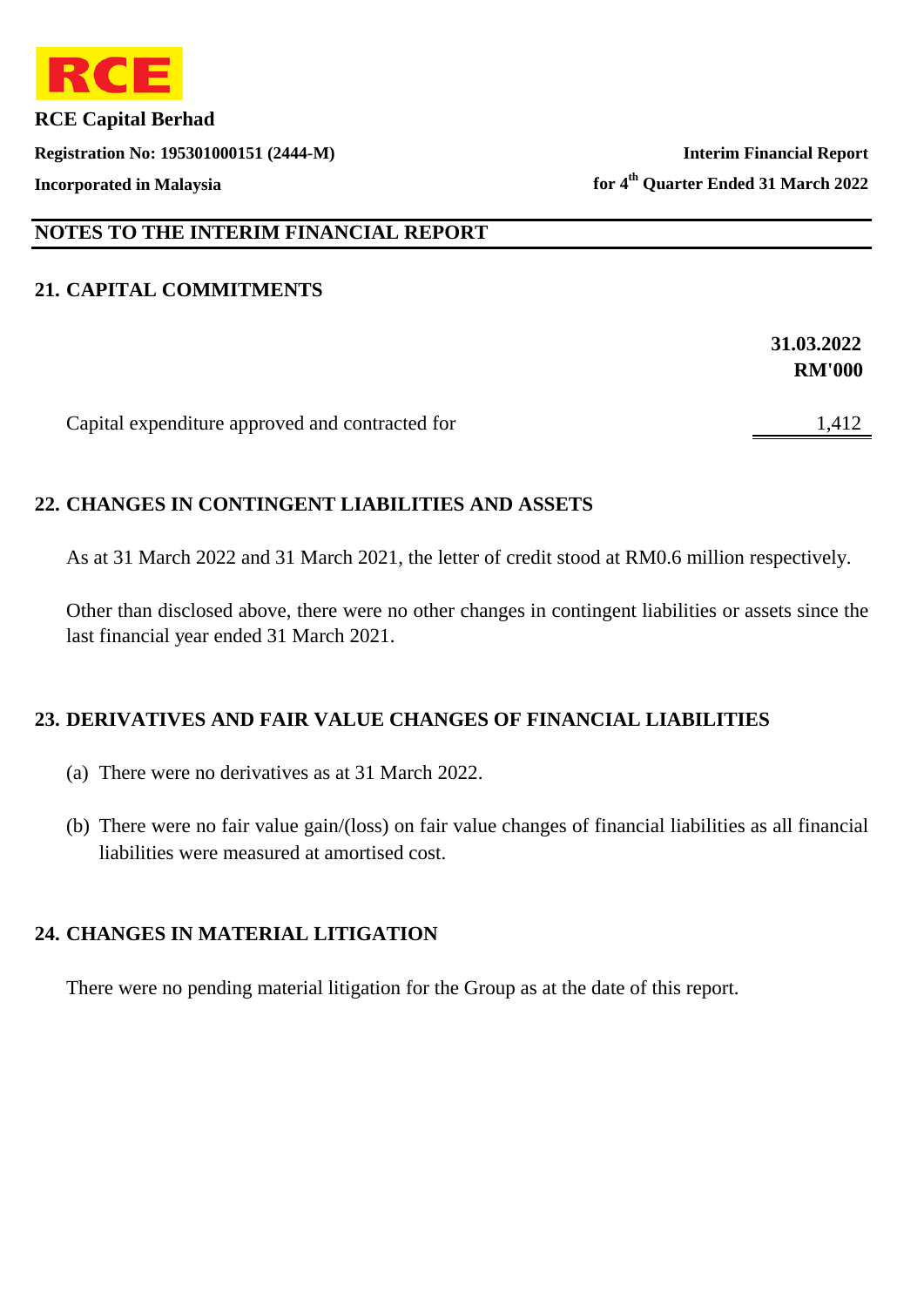

**Registration No: 195301000151 (2444-M) Interim Financial Report**

**Incorporated in Malaysia for 4th Quarter Ended 31 March 2022**

### **NOTES TO THE INTERIM FINANCIAL REPORT**

### **25. EARNINGS PER SHARE ("EPS")**

For the current quarter and financial year, the weighted average number of ordinary shares in issue take into account the effects of the distribution of treasury shares and Bonus Shares.

Meanwhile, the weighted average number of ordinary shares in issue for the corresponding quarter and financial year have been restated to reflect the retrospective adjustment arising from the Bonus Shares in accordance with MFRS 133, Earnings per Share.

|                                                                                      |            | <b>INDIVIDUAL</b> | <b>QUARTER</b>        | <b>CUMULATIVE</b><br><b>QUARTER</b> |            |
|--------------------------------------------------------------------------------------|------------|-------------------|-----------------------|-------------------------------------|------------|
|                                                                                      |            |                   | 31.03.2022 31.03.2021 | 31.03.2022                          | 31.03.2021 |
| (a) Basic EPS:                                                                       |            |                   |                       |                                     |            |
| Profit for the period<br>attributable to ordinary<br>equity holders of the<br>Parent | (RM'000)   | 31,537            | 34,061                | 133,169                             | 124,633    |
| Weighted average<br>number of ordinary<br>shares in issue                            | (unit'000) | 731,742           | 710,069               | 729,852                             | 707,238    |
| <b>Basic EPS</b>                                                                     | (sen)      | 4.31              | 4.80                  | 18.25                               | 17.62      |

Basic EPS for the current quarter and financial year are calculated by dividing the net profit attributable to ordinary equity holders of the Parent by the weighted average number of ordinary shares in issue during the financial period.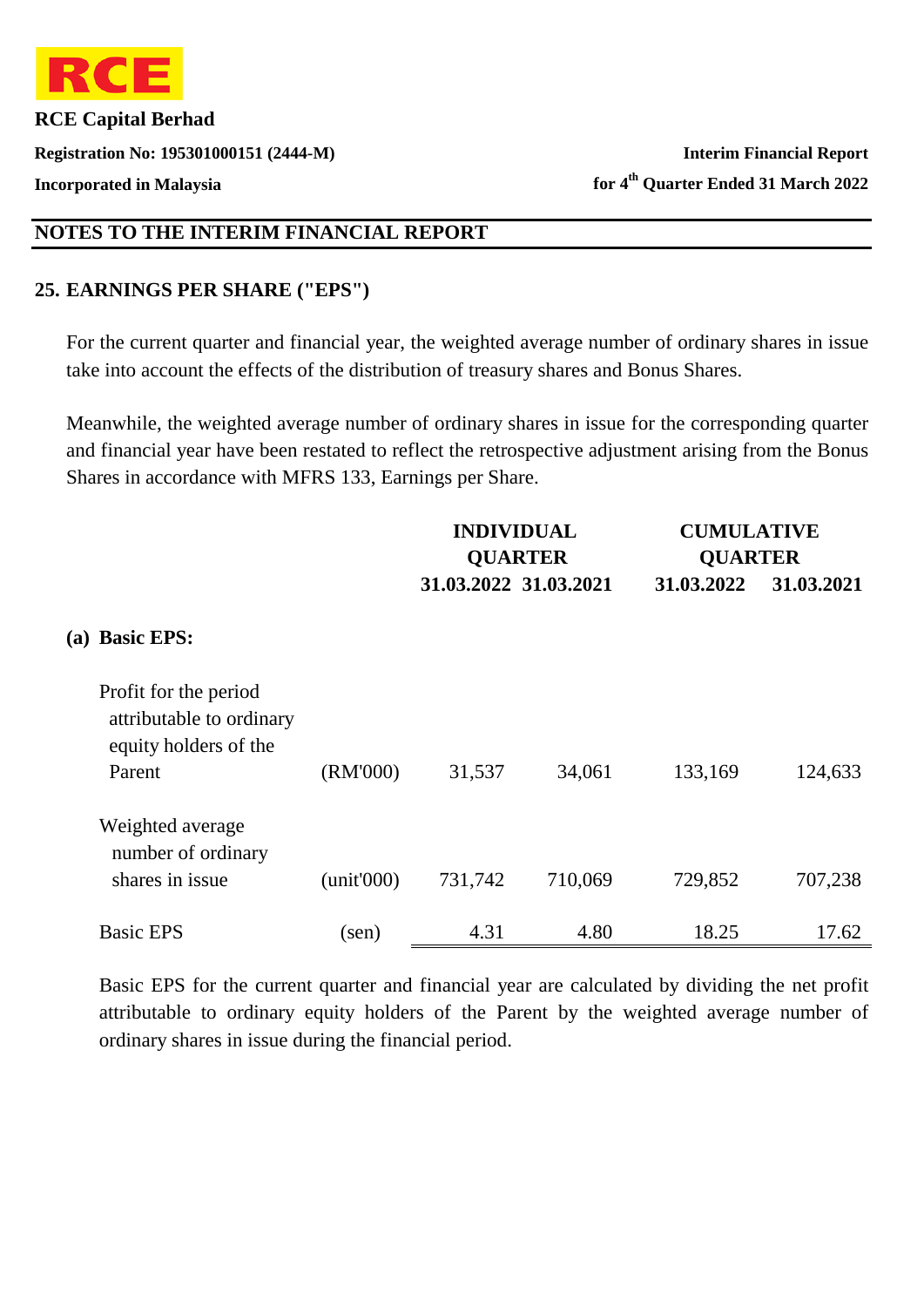

**Registration No: 195301000151 (2444-M) Interim Financial Report**

**Incorporated in Malaysia for 4th Quarter Ended 31 March 2022**

# **NOTES TO THE INTERIM FINANCIAL REPORT**

#### **25. EPS (CONT'D)**

|                                                                            |                |            | <b>INDIVIDUAL</b><br><b>QUARTER</b> |            | <b>CUMULATIVE</b><br><b>QUARTER</b> |
|----------------------------------------------------------------------------|----------------|------------|-------------------------------------|------------|-------------------------------------|
|                                                                            |                | 31.03.2022 | 31.03.2021                          | 31.03.2022 | 31.03.2021                          |
|                                                                            |                |            |                                     |            |                                     |
| (b) Diluted EPS:                                                           |                |            |                                     |            |                                     |
| Profit for the period<br>attributable to ordinary<br>equity holders of the |                |            |                                     |            |                                     |
| Parent                                                                     | (RM'000)       | 31,537     | 34,061                              | 133,169    | 124,633                             |
| Weighted average<br>number of ordinary                                     |                |            |                                     |            |                                     |
| shares in issue                                                            | (unit'000)     | 731,742    | 710,069                             | 729,852    | 707,238                             |
| Effects of dilution of ESS (unit'000)                                      |                | 2,266      | 1,414                               | 2,386      | 420                                 |
| Adjusted weighted average<br>number of ordinary shares                     |                |            |                                     |            |                                     |
| in issue                                                                   | (unit'000)     | 734,008    | 711,483                             | 732,238    | 707,658                             |
| <b>Diluted EPS</b>                                                         | $(\text{sen})$ | 4.30       | 4.79                                | 18.19      | 17.61                               |

Diluted EPS are calculated by dividing the net profit attributable to ordinary equity holders of the Parent by the weighted average number of ordinary shares adjusted for dilutive effects of ESS.